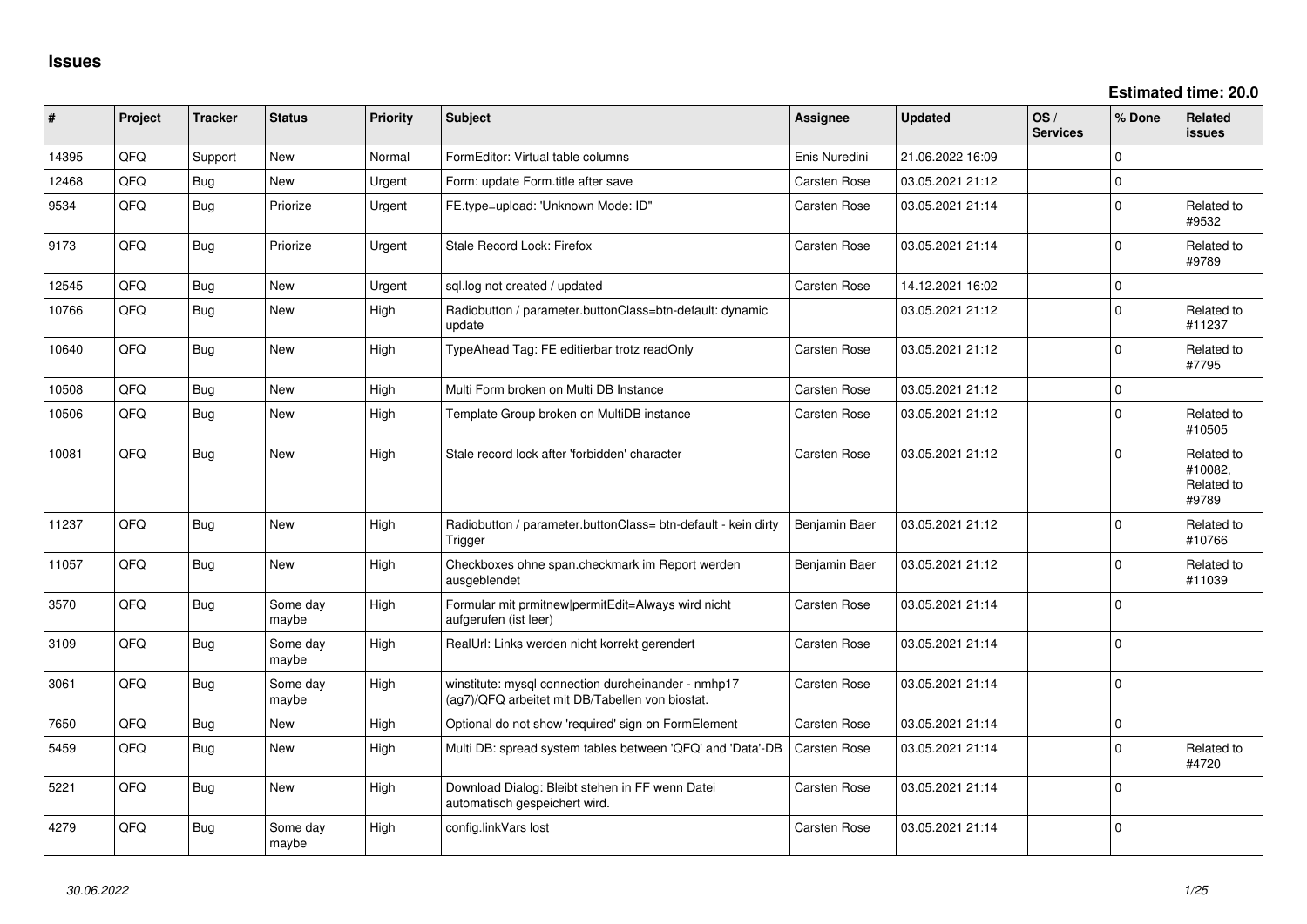| #     | Project | <b>Tracker</b> | <b>Status</b> | <b>Priority</b> | <b>Subject</b>                                                                          | <b>Assignee</b>     | <b>Updated</b>   | OS/<br><b>Services</b> | % Done      | <b>Related</b><br>issues                                             |
|-------|---------|----------------|---------------|-----------------|-----------------------------------------------------------------------------------------|---------------------|------------------|------------------------|-------------|----------------------------------------------------------------------|
| 8668  | QFQ     | Bug            | New           | High            | Pill disabled: dyamic mode 'hidden' not respected - FE is still<br>required             | <b>Carsten Rose</b> | 03.05.2021 21:14 |                        | $\Omega$    |                                                                      |
| 8431  | QFQ     | <b>Bug</b>     | New           | High            | autocron.php with wrong path                                                            | <b>Carsten Rose</b> | 03.05.2021 21:14 |                        | 0           |                                                                      |
| 8083  | QFQ     | <b>Bug</b>     | New           | High            | FormEditor: primary table list does not respect<br>'indexDb={{indexData:Y}}'            | Carsten Rose        | 03.05.2021 21:14 |                        | $\Omega$    | Has<br>duplicate<br>#6678                                            |
| 7899  | QFQ     | Bug            | New           | High            | Fe.type=password / retype / required: always complain about<br>missing value            | Carsten Rose        | 03.05.2021 21:14 |                        | $\Omega$    |                                                                      |
| 9531  | QFQ     | Bug            | New           | High            | FE File: Dynamic Update / modeSql / required detected even<br>it not set                | <b>Carsten Rose</b> | 11.06.2021 20:32 |                        | $\Omega$    | Related to<br>#12398                                                 |
| 9347  | QFQ     | <b>Bug</b>     | New           | High            | FE.type=upload with dynamic show/hidden: required not<br>detected                       | Carsten Rose        | 12.06.2021 10:40 |                        | $\Omega$    | Related to<br>#5305,<br>Related to<br>#12398                         |
| 9121  | QFQ     | <b>Bug</b>     | Priorize      | High            | sip links have r and dblndexData set                                                    | <b>Carsten Rose</b> | 12.06.2021 10:41 |                        | $\mathbf 0$ |                                                                      |
| 6116  | QFQ     | <b>Bug</b>     | Priorize      | High            | value of checkbox not saved                                                             | Carsten Rose        | 07.12.2021 17:19 |                        | $\Omega$    |                                                                      |
| 12974 | QFQ     | <b>Bug</b>     | New           | High            | Sanitize Queries in Action-Elements                                                     | <b>Carsten Rose</b> | 07.12.2021 17:19 |                        | 0           |                                                                      |
| 12670 | QFQ     | <b>Bug</b>     | New           | High            | Dropdown-Menu classes können nicht mehr angegeben<br>werden                             | Carsten Rose        | 07.12.2021 17:19 |                        | l 0         |                                                                      |
| 12513 | QFQ     | <b>Bug</b>     | New           | High            | Implement server side check of maxlength                                                | <b>Carsten Rose</b> | 07.12.2021 17:19 |                        | 0           |                                                                      |
| 12702 | QFQ     | <b>Bug</b>     | New           | High            | templateGroup: broken in multiDb Setup                                                  | Carsten Rose        | 14.12.2021 16:02 |                        | $\Omega$    |                                                                      |
| 12463 | QFQ     | <b>Bug</b>     | ToDo          | High            | QFQ Function: 'function' and 'sql' on same level - output of<br>sql is shown two times. | Carsten Rose        | 15.12.2021 16:31 |                        | $\mathbf 0$ |                                                                      |
| 9789  | QFQ     | <b>Bug</b>     | In Progress   | High            | Record Lock: release to early on 'leave page'                                           | Carsten Rose        | 10.01.2022 09:25 |                        | 100         | Related to<br>#10081,<br>Related to<br>#9173.<br>Related to<br>#8702 |
| 12395 | QFQ     | Bug            | ToDo          | High            | QFQ Function: Result two times shown                                                    | Carsten Rose        | 18.02.2022 08:59 |                        | $\Omega$    |                                                                      |
| 12508 | QFQ     | <b>Bug</b>     | In Progress   | High            | qfq Form: sendMail                                                                      | Karin Niffeler      | 19.03.2022 17:48 |                        | 0           |                                                                      |
| 8891  | QFQ     | Bug            | New           | High            | formSubmitLog: do not log passwords                                                     | Enis Nuredini       | 25.03.2022 09:06 |                        | 0           |                                                                      |
| 11630 | QFG     | Bug            | Feedback      | High            | Bitte check ob CALL() in 20.11.0 noch so funktioniert wie in<br>20.4.1                  | Enis Nuredini       | 28.05.2022 13:45 |                        | 0           | Related to<br>#11325                                                 |
| 12066 | QFQ     | <b>Bug</b>     | New           | High            | enterAsSubmit: Forward wird nicht ausgeführt                                            | Enis Nuredini       | 29.05.2022 09:23 |                        | 0           |                                                                      |
| 13716 | QFQ     | Bug            | New           | High            | Firefox ask to store username/password                                                  | Enis Nuredini       | 30.05.2022 09:31 |                        | 0           | Related to<br>#13827                                                 |
| 8316  | QFQ     | <b>Bug</b>     | Feedback      | Normal          | Documentation/Behaviour for Nested Queries and<br>Record-Store confusing                | Nicola Chiapolini   | 20.11.2019 09:14 |                        | $\mathbf 0$ |                                                                      |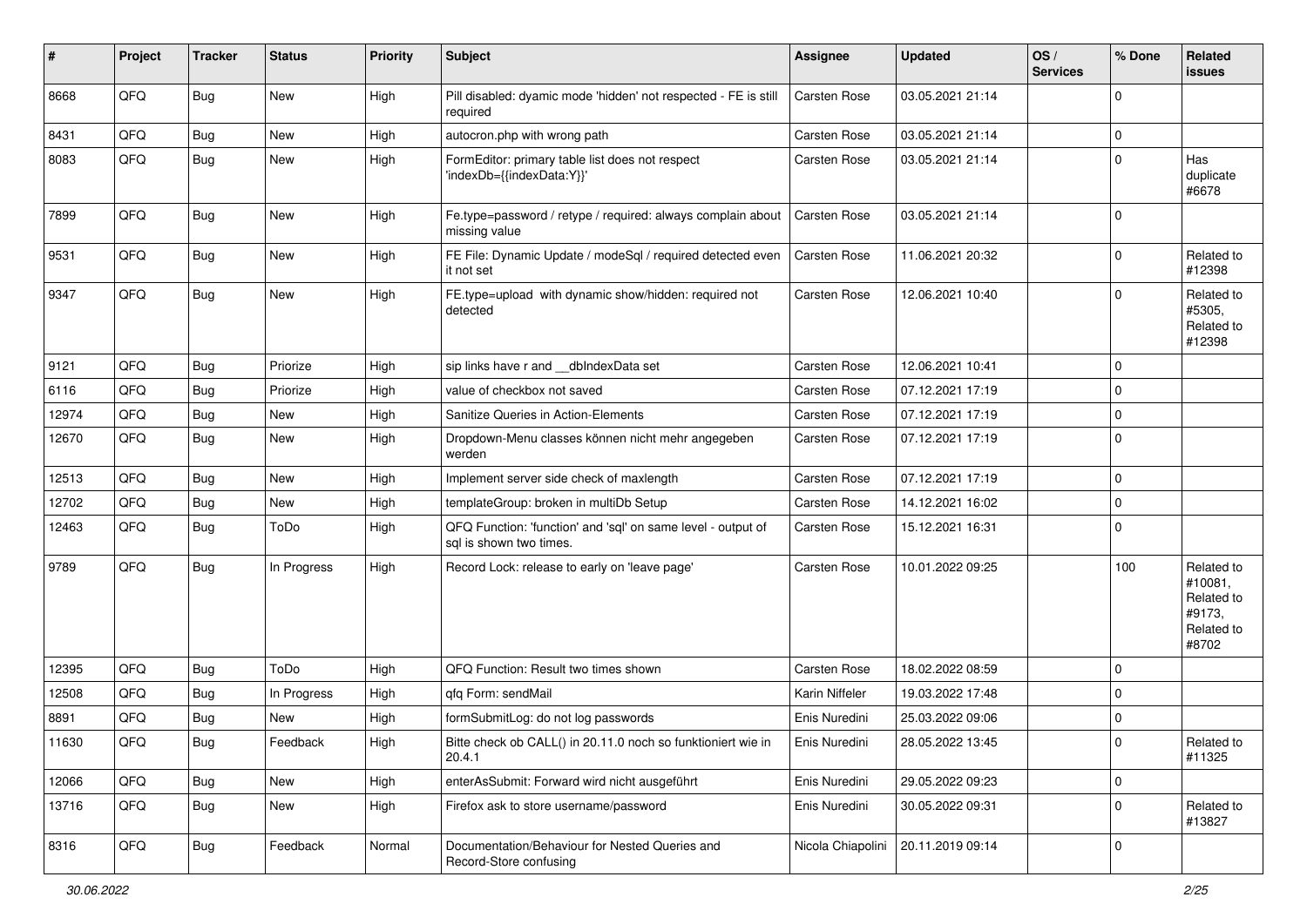| #    | Project | <b>Tracker</b> | <b>Status</b>     | <b>Priority</b> | <b>Subject</b>                                                                                                                | <b>Assignee</b>     | <b>Updated</b>   | OS/<br><b>Services</b> | % Done      | Related<br>issues    |
|------|---------|----------------|-------------------|-----------------|-------------------------------------------------------------------------------------------------------------------------------|---------------------|------------------|------------------------|-------------|----------------------|
| 8106 | QFQ     | Bug            | Some day<br>maybe | Normal          | Dynamic Update: Feld kann nicht auf empty zurückgesetzt<br>werden                                                             | Carsten Rose        | 11.12.2019 16:01 |                        | $\mathbf 0$ |                      |
| 9020 | QFQ     | <b>Bug</b>     | Some day<br>maybe | Normal          | radio mit buttonClass und dynamicUpdate lassen sich nicht<br>kombinieren                                                      |                     | 11.12.2019 16:01 |                        | $\mathbf 0$ |                      |
| 4441 | QFQ     | <b>Bug</b>     | Some day<br>maybe | Normal          | \$_SERVER Vars sollten nur aus dem Store genommen<br>werden - Code entsprechend anpassen.                                     |                     | 11.12.2019 16:02 |                        | $\mathbf 0$ |                      |
| 3349 | QFQ     | <b>Bug</b>     | Some day<br>maybe | Normal          | config.qfq.ini: a) vertraegt keine '=' im Value (z.B. Passwort),<br>b) Values sollten in ticks einschliessbar sein (spaces, ) | Carsten Rose        | 11.12.2019 16:02 |                        | $\mathbf 0$ |                      |
| 3588 | QFQ     | <b>Bug</b>     | Some day<br>maybe | Normal          | templateGroup: versteckte Elemente werden weiterhin<br>gespeichert.                                                           | <b>Carsten Rose</b> | 11.12.2019 16:02 |                        | $\mathbf 0$ |                      |
| 3682 | QFQ     | <b>Bug</b>     | Some day<br>maybe | Normal          | Dynamic update: Radio buttons                                                                                                 | Carsten Rose        | 11.12.2019 16:02 |                        | $\mathbf 0$ |                      |
| 3811 | QFQ     | <b>Bug</b>     | Some day<br>maybe | Normal          | Dynamic Update: extraButtonInfo - Text aktualisieren                                                                          | Carsten Rose        | 11.12.2019 16:03 |                        | $\mathbf 0$ | Related to<br>#11517 |
| 3750 | QFQ     | <b>Bug</b>     | Some day<br>maybe | Normal          | FE in a row: if one violates check, all are red                                                                               | <b>Carsten Rose</b> | 11.12.2019 16:03 |                        | $\mathbf 0$ |                      |
| 3895 | QFQ     | <b>Bug</b>     | Some day<br>maybe | Normal          | typeahead pedantic: on lehrkredit Idap webpass - if only one<br>person is in dropdown, such person can't be selected          | <b>Carsten Rose</b> | 11.12.2019 16:03 |                        | $\mathbf 0$ |                      |
| 3882 | QFQ     | <b>Bug</b>     | Some day<br>maybe | Normal          | templateGroup: disable 'add' if limit is reached - funktioniert<br>nicht wenn bereits records existierten                     | Carsten Rose        | 11.12.2019 16:03 |                        | $\mathbf 0$ |                      |
| 4008 | QFQ     | <b>Bug</b>     | Some day<br>maybe | Normal          | FormElemen.type=sendmail: wrong 'TO' if 'real<br>name <rea@mail.to>' is used</rea@mail.to>                                    | Carsten Rose        | 11.12.2019 16:03 |                        | $\mathbf 0$ |                      |
| 4138 | QFQ     | Bug            | Some day<br>maybe | Normal          | _style fehlt                                                                                                                  |                     | 11.12.2019 16:03 |                        | $\mathbf 0$ |                      |
| 4122 | QFQ     | <b>Bug</b>     | Some day<br>maybe | Normal          | file: Render Mode hat keinen Effekt                                                                                           |                     | 11.12.2019 16:03 |                        | $\mathbf 0$ |                      |
| 4293 | QFQ     | <b>Bug</b>     | Some day<br>maybe | Normal          | Download broken if token 'd:' is missing - but no error<br>message                                                            | Carsten Rose        | 11.12.2019 16:03 |                        | $\mathbf 0$ | Related to<br>#7514  |
| 2063 | QFQ     | <b>Bug</b>     | Some day<br>maybe | Normal          | Pills auf 'inaktiv' setzen falls keine Element auf dem Pill<br>sichtbar sind.                                                 | Benjamin Baer       | 11.12.2019 16:03 |                        | $\mathbf 0$ | Related to<br>#3752  |
| 3130 | QFQ     | Bug            | Some day<br>maybe | Normal          | Debug Info's nicht korrekt nach 'New > Save'.                                                                                 | Carsten Rose        | 11.12.2019 16:03 |                        | $\mathbf 0$ | Related to<br>#3253  |
| 4756 | QFQ     | Bug            | New               | Normal          | Form dirty even nothing changes                                                                                               | <b>Carsten Rose</b> | 11.12.2019 16:16 |                        | 0           |                      |
| 3782 | QFQ     | <b>Bug</b>     | Priorize          | Normal          | Bei fehlerhafter Eingabe (z.B. Datum) sollte das erwartete<br>Format angezeigt werden                                         | Carsten Rose        | 01.02.2020 10:13 |                        | 0           |                      |
| 7616 | QFQ     | <b>Bug</b>     | Priorize          | Normal          | Selectlist with Enum & Dynamic Update                                                                                         | Carsten Rose        | 01.02.2020 10:13 |                        | 0           |                      |
| 6574 | QFQ     | <b>Bug</b>     | Priorize          | Normal          | qfq.log: Fehlermeldung wurde angezeigt, aber nicht geloggt                                                                    | Carsten Rose        | 01.02.2020 10:13 |                        | 0           |                      |
| 8037 | QFQ     | <b>Bug</b>     | Priorize          | Normal          | FE.type=upload (advanced mode): {{slaveId:V}} missing<br>during dynamic update                                                | Carsten Rose        | 01.02.2020 10:13 |                        | 0           |                      |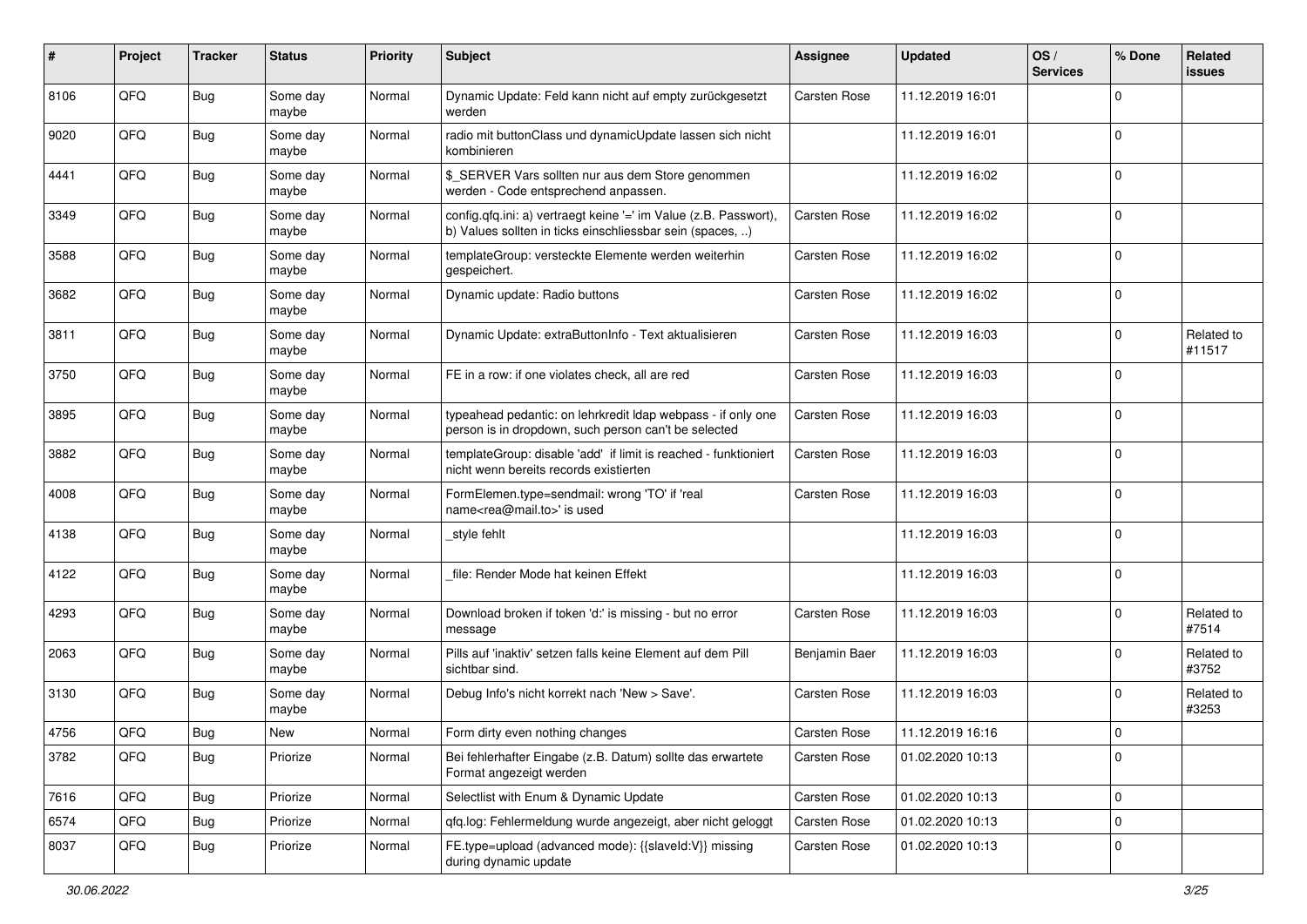| ∦    | Project | <b>Tracker</b> | <b>Status</b>     | <b>Priority</b> | <b>Subject</b>                                                                                                       | Assignee            | <b>Updated</b>   | OS/<br><b>Services</b> | % Done      | Related<br>issues   |
|------|---------|----------------|-------------------|-----------------|----------------------------------------------------------------------------------------------------------------------|---------------------|------------------|------------------------|-------------|---------------------|
| 7656 | QFQ     | Bug            | Priorize          | Normal          | FE with required, 'pattern' and 'extraButtonLock': always<br>complain about missing value                            | Carsten Rose        | 01.02.2020 10:13 |                        | $\mathbf 0$ |                     |
| 9947 | QFQ     | <b>Bug</b>     | Priorize          | Normal          | Unwanted error message if missing 'typeAheadSqlPrefetch'                                                             | Carsten Rose        | 01.02.2020 10:13 |                        | $\mathbf 0$ |                     |
| 9862 | QFQ     | Bug            | Priorize          | Normal          | Failed writing to sql mail qfq.log should throw an exception                                                         | Carsten Rose        | 01.02.2020 10:13 |                        | $\mathbf 0$ |                     |
| 9975 | QFQ     | Bug            | Priorize          | Normal          | Dropdown Menu: 'r:3' broken                                                                                          | Carsten Rose        | 01.02.2020 10:13 |                        | $\mathbf 0$ |                     |
| 9024 | QFQ     | <b>Bug</b>     | Some day<br>maybe | Normal          | QFQ Einarbeitung                                                                                                     |                     | 01.02.2020 15:56 |                        | $\Omega$    |                     |
| 2643 | QFQ     | Bug            | Some day<br>maybe | Normal          | Zend / PHP Webinars anschauen                                                                                        | <b>Carsten Rose</b> | 01.02.2020 15:56 |                        | $\mathbf 0$ |                     |
| 9898 | QFQ     | Bug            | Feedback          | Normal          | Formular trotz Timeout gespeichert                                                                                   | Benjamin Baer       | 01.02.2020 15:56 |                        | $\mathbf 0$ |                     |
| 9855 | QFQ     | <b>Bug</b>     | <b>New</b>        | Normal          | <b>Required Check</b>                                                                                                |                     | 01.02.2020 15:56 |                        | $\mathbf 0$ |                     |
| 9773 | QFQ     | Bug            | <b>New</b>        | Normal          | form.parameter.formModeGlobal=requiredOff                                                                            | <b>Carsten Rose</b> | 01.02.2020 15:56 |                        | $\mathbf 0$ |                     |
| 9535 | QFQ     | Bug            | Feedback          | Normal          | Report:  AS '_vertical' - column to wide - vertical >> rot45,<br>rot90                                               | Benjamin Baer       | 01.02.2020 15:56 |                        | $\Omega$    |                     |
| 4583 | QFQ     | Bug            | Some day<br>maybe | Normal          | Dynamic Update bei TypeAhead Feldern                                                                                 | Carsten Rose        | 01.02.2020 23:19 |                        | $\mathbf 0$ |                     |
| 4528 | QFQ     | <b>Bug</b>     | Some day<br>maybe | Normal          | extraButtonLock mit SQLAhead Bug                                                                                     | Carsten Rose        | 01.02.2020 23:19 |                        | $\Omega$    |                     |
| 4092 | QFQ     | <b>Bug</b>     | Some day<br>maybe | Normal          | 1) Logging verbessern wann welches FE warum ausgefuehrt<br>wird, 2) Documentation: Best Practice Template Group      | <b>Carsten Rose</b> | 01.02.2020 23:19 |                        | $\Omega$    | Related to<br>#3504 |
| 3613 | QFQ     | Bug            | Some day<br>maybe | Normal          | note /note unchecked -> note div (col-md) wird weiterhin<br>gerendert                                                | Elias Villiger      | 01.02.2020 23:19 |                        | 100         |                     |
| 5021 | QFQ     | Bug            | Some day<br>maybe | Normal          | FE.typ=extra - during save displays error 'datum2' already<br>filled in STORE_SIP - the value is stored nevertheless | Carsten Rose        | 01.02.2020 23:19 |                        | $\mathbf 0$ | Related to<br>#3875 |
| 5877 | QFQ     | <b>Bug</b>     | Some day<br>maybe | Normal          | FE.type=note:bsColumn strange behaviour                                                                              |                     | 01.02.2020 23:19 |                        | $\mathbf 0$ |                     |
| 5768 | QFQ     | <b>Bug</b>     | Some day<br>maybe | Normal          | {{pageLanguage:T}}' missing if QFQ is called via api                                                                 | Carsten Rose        | 01.02.2020 23:19 |                        | $\Omega$    |                     |
| 5706 | QFQ     | Bug            | Some day<br>maybe | Normal          | upload: fileDestination needs to be sanatized                                                                        | Carsten Rose        | 01.02.2020 23:19 |                        | $\mathbf 0$ |                     |
| 5557 | QFQ     | Bug            | Some day<br>maybe | Normal          | Form load: STORE_RECORD filled, but should be empty                                                                  | Carsten Rose        | 01.02.2020 23:19 |                        | $\mathbf 0$ |                     |
| 5991 | QFQ     | <b>Bug</b>     | Some day<br>maybe | Normal          | URLs with ' ' or long parameter are problematic                                                                      | Carsten Rose        | 01.02.2020 23:19 |                        | 0           |                     |
| 7281 | QFQ     | <b>Bug</b>     | Some day<br>maybe | Normal          | Subrecords: on large screen separator line too short                                                                 |                     | 01.02.2020 23:19 |                        | $\mathbf 0$ |                     |
| 4651 | QFQ     | <b>Bug</b>     | Some day<br>maybe | Normal          | "Loading document" Modal wird angezeigt bei uzhcd type=2<br>Ansicht                                                  | Carsten Rose        | 01.02.2020 23:20 |                        | 0           |                     |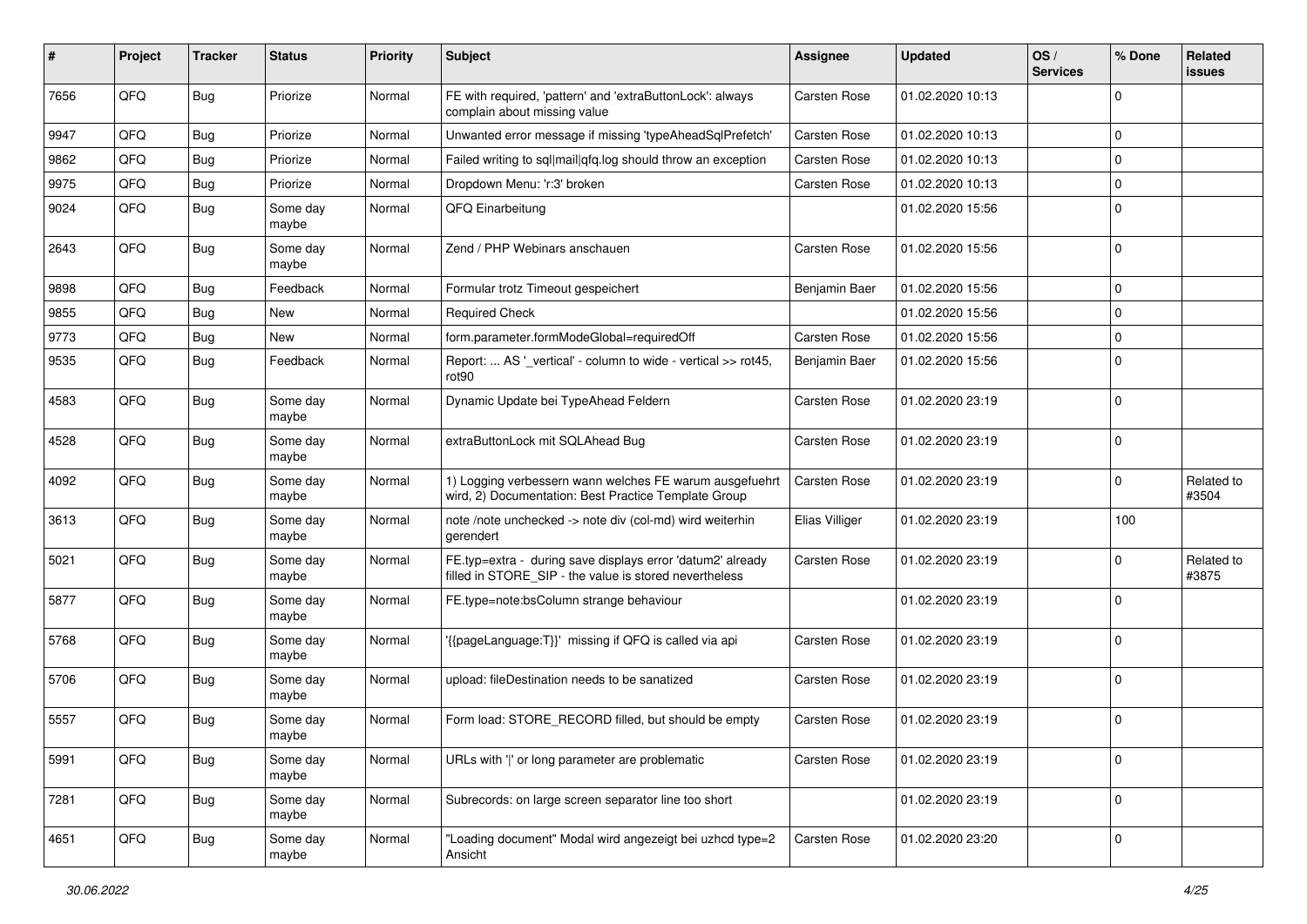| #    | Project | <b>Tracker</b> | <b>Status</b>     | <b>Priority</b> | Subject                                                                                                                                                  | Assignee            | <b>Updated</b>   | OS/<br><b>Services</b> | % Done      | Related<br>issues                              |
|------|---------|----------------|-------------------|-----------------|----------------------------------------------------------------------------------------------------------------------------------------------------------|---------------------|------------------|------------------------|-------------|------------------------------------------------|
| 4454 | QFQ     | <b>Bug</b>     | Some day<br>maybe | Normal          | Required Elements: multiple elements in a row - whole row<br>marked if only one input is empty.                                                          | Benjamin Baer       | 01.02.2020 23:20 |                        | $\mathbf 0$ |                                                |
| 4398 | QFQ     | <b>Bug</b>     | Some day<br>maybe | Normal          | Typeahead: mouse click in a prefilled input opens a single<br>item dropdown with the current value - click on it seems to set<br>the value, not the key. | Benjamin Baer       | 01.02.2020 23:20 |                        | $\mathbf 0$ | Related to<br>#4457                            |
| 4328 | QFQ     | Bug            | Some day<br>maybe | Normal          | Error Message: Show FE name/number on problems in FE                                                                                                     | Carsten Rose        | 01.02.2020 23:20 |                        | $\mathbf 0$ |                                                |
| 7402 | QFQ     | <b>Bug</b>     | Some day<br>maybe | Normal          | thumbnail cache: outdated picture when permission denied<br>and permission resolved.                                                                     |                     | 01.02.2020 23:20 |                        | $\mathbf 0$ |                                                |
| 7101 | QFQ     | <b>Bug</b>     | Some day<br>maybe | Normal          | 'form' in SIP and 'report' - breaks                                                                                                                      |                     | 01.02.2020 23:20 |                        | $\mathbf 0$ |                                                |
| 4659 | QFQ     | <b>Bug</b>     | Some day<br>maybe | Normal          | infoButtonExtra                                                                                                                                          | <b>Carsten Rose</b> | 01.02.2020 23:20 |                        | $\mathbf 0$ |                                                |
| 4549 | QFQ     | <b>Bug</b>     | Some day<br>maybe | Normal          | TemplateGroups: FE.type SELECT loose selected value after   Carsten Rose<br>save                                                                         |                     | 01.02.2020 23:20 |                        | $\mathbf 0$ | Related to<br>#4548,<br>Related to<br>#4771    |
| 4546 | QFQ     | Bug            | Some day<br>maybe | Normal          | NH: SIP storage is destroyed                                                                                                                             |                     | 01.02.2020 23:20 |                        | $\mathbf 0$ |                                                |
| 4771 | QFQ     | <b>Bug</b>     | Some day<br>maybe | Normal          | qfq: select-down-values empty after save (edit-form for<br>program administrators)                                                                       | <b>Carsten Rose</b> | 01.02.2020 23:20 |                        | $\mathbf 0$ | Related to<br>#4549, Has<br>duplicate<br>#4282 |
| 3547 | QFQ     | Bug            | <b>New</b>        | Normal          | FE of type 'note' causes writing of empty fields.                                                                                                        | <b>Carsten Rose</b> | 01.02.2020 23:21 |                        | $\mathbf 0$ |                                                |
| 5576 | QFQ     | Bug            | New               | Normal          | Using MySQL 'DROP' requires privilege - wich is not really<br>necessary.                                                                                 | <b>Carsten Rose</b> | 01.02.2020 23:21 |                        | $\mathbf 0$ |                                                |
| 6483 | QFQ     | Bug            | New               | Normal          | R Store funktioniert nicht bei 'Report Notation' im FE                                                                                                   | Carsten Rose        | 01.02.2020 23:21 |                        | 0           |                                                |
| 6462 | QFQ     | Bug            | New               | Normal          | File Upload: Nutzlose Fehlermeldung wenn Datei zu gross                                                                                                  | Carsten Rose        | 01.02.2020 23:21 |                        | $\mathbf 0$ | Related to<br>#6139                            |
| 6677 | QFQ     | Bug            | New               | Normal          | Error message FE Action Element: no/wrong FE reference<br>who cause the problem.                                                                         | <b>Carsten Rose</b> | 01.02.2020 23:21 |                        | $\Omega$    |                                                |
| 7014 | QFQ     | <b>Bug</b>     | New               | Normal          | Sending invalid emails succeeds when<br>debug.redirectAllMailTo is set                                                                                   | Carsten Rose        | 01.02.2020 23:21 |                        | $\mathbf 0$ |                                                |
| 6912 | QFQ     | <b>Bug</b>     | New               | Normal          | error Message Var 'deadline' already set in SIP - in Form<br>with FE.value={{deadline:R:::{{deadlinePeriod:Y}}}}                                         | Carsten Rose        | 01.02.2020 23:21 |                        |             |                                                |
| 7261 | QFQ     | <b>Bug</b>     | New               | Normal          | Report pathFilename for user without path, only the filename                                                                                             | Carsten Rose        | 01.02.2020 23:21 |                        | $\mathbf 0$ |                                                |
| 7219 | QFQ     | <b>Bug</b>     | New               | Normal          | typeSheadSql / typeAheadSqlPrefetch: change to curly<br>braces                                                                                           | Carsten Rose        | 01.02.2020 23:21 |                        | 0           |                                                |
| 7574 | QFQ     | <b>Bug</b>     | New               | Normal          | Substitute error: form element not reported / dont parse<br>Form.note                                                                                    | Carsten Rose        | 01.02.2020 23:21 |                        | 0           |                                                |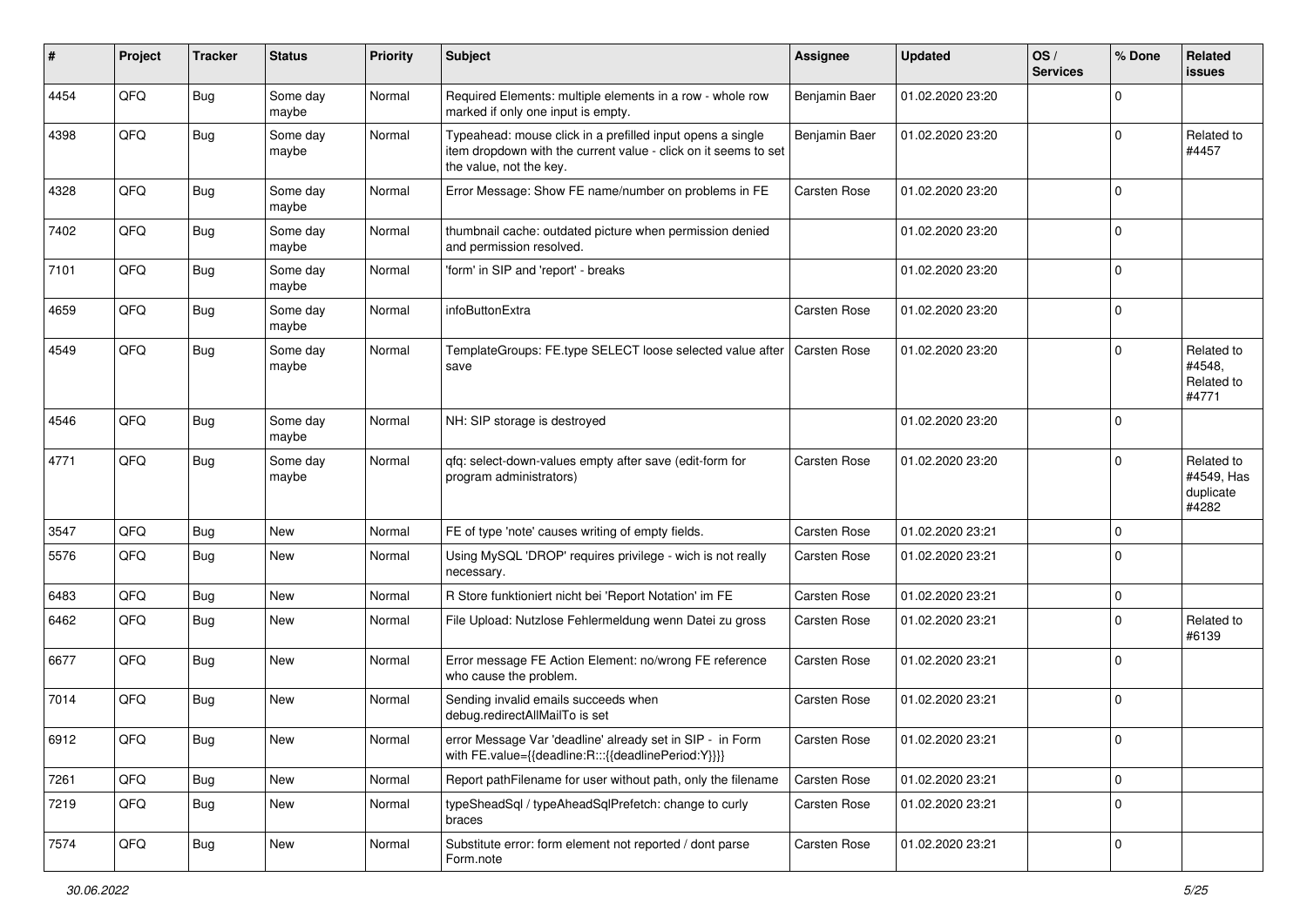| #     | Project | <b>Tracker</b> | <b>Status</b> | <b>Priority</b> | Subject                                                                                               | Assignee            | <b>Updated</b>   | OS/<br><b>Services</b> | % Done      | Related<br>issues    |
|-------|---------|----------------|---------------|-----------------|-------------------------------------------------------------------------------------------------------|---------------------|------------------|------------------------|-------------|----------------------|
| 7512  | QFQ     | Bug            | New           | Normal          | FE: inputType=number >> 'pattern' is not respected                                                    | <b>Carsten Rose</b> | 01.02.2020 23:22 |                        | $\mathbf 0$ |                      |
| 7002  | QFQ     | Bug            | New           | Normal          | Dynamic Update: row does not disappear / appear                                                       | <b>Carsten Rose</b> | 01.02.2020 23:22 |                        | $\mathbf 0$ |                      |
| 7795  | QFQ     | Bug            | New           | Normal          | Readonly Form: Typeahead-Felder                                                                       | Carsten Rose        | 01.02.2020 23:22 |                        | $\mathbf 0$ | Related to<br>#10640 |
| 7685  | QFQ     | Bug            | New           | Normal          | Open FormElement from QFQ error message and save<br>modified record: error about missing {{formId:F}} | <b>Carsten Rose</b> | 01.02.2020 23:22 |                        | $\Omega$    |                      |
| 7547  | QFQ     | Bug            | New           | Normal          | Error Message in afterSave: wrong parameter column<br>reported                                        | <b>Carsten Rose</b> | 01.02.2020 23:22 |                        | $\mathbf 0$ |                      |
| 7524  | QFQ     | Bug            | New           | Normal          | QFQ throws a 'General Error' if 'fileadmin/protected/log/' is<br>not writeable                        | Carsten Rose        | 01.02.2020 23:22 |                        | $\mathbf 0$ |                      |
| 7513  | QFQ     | Bug            | <b>New</b>    | Normal          | Radios not correct aligned                                                                            | Carsten Rose        | 01.02.2020 23:22 |                        | 0           |                      |
| 8049  | QFQ     | <b>Bug</b>     | New           | Normal          | FE.type=note, column 'value': text moves some pixel to top<br>after save                              | Carsten Rose        | 01.02.2020 23:22 |                        | $\mathbf 0$ |                      |
| 9127  | QFQ     | Bug            | New           | Normal          | Error Message: change 'roll over' color - text not readable                                           | <b>Carsten Rose</b> | 01.02.2020 23:22 |                        | $\mathbf 0$ |                      |
| 9317  | QFQ     | Bug            | <b>New</b>    | Normal          | FE.type=note: with dynamic show/hidden an empty label<br>causes trouble                               | Carsten Rose        | 01.02.2020 23:22 |                        | $\mathbf 0$ |                      |
| 9275  | QFQ     | <b>Bug</b>     | New           | Normal          | autcron: t3 page, which takes to long to respond, is not<br>reported properly                         | Carsten Rose        | 01.02.2020 23:22 |                        | 100         |                      |
| 9177  | QFQ     | <b>Bug</b>     | New           | Normal          | Bug? QFQ tries to save an action FE, which has real existing<br>column name                           | <b>Carsten Rose</b> | 01.02.2020 23:22 |                        | $\mathbf 0$ |                      |
| 9533  | QFQ     | Bug            | New           | Normal          | FE.type=upload: Check in 'beforeSave' if upload is given                                              | Carsten Rose        | 01.02.2020 23:22 |                        | 0           | Related to<br>#11523 |
| 9783  | QFQ     | Bug            | New           | Normal          | Email with special characters                                                                         | Carsten Rose        | 01.02.2020 23:22 |                        | $\mathbf 0$ |                      |
| 9691  | QFQ     | Bug            | In Progress   | Normal          | Checkbox: dynamic update > readonly                                                                   | <b>Carsten Rose</b> | 01.02.2020 23:22 |                        | 50          | Related to<br>#9834  |
| 10324 | QFQ     | Bug            | <b>New</b>    | Normal          | Excel Export mit Template funktioniert nur, wenn Template<br>vor uid kommt                            |                     | 30.03.2020 11:20 |                        | $\mathbf 0$ | Related to<br>#10257 |
| 10082 | QFQ     | <b>Bug</b>     | New           | Normal          | FE.type=SELECT - 'sanatize' Class                                                                     | Carsten Rose        | 07.05.2020 09:36 |                        | $\mathbf 0$ | Related to<br>#10081 |
| 10322 | QFQ     | <b>Bug</b>     | New           | Normal          | FormElement / Radio: missing column 'enum' >> FE not<br>reported                                      | <b>Carsten Rose</b> | 07.05.2020 09:37 |                        | 0           |                      |
| 5559  | QFQ     | Bug            | New           | Normal          | FE.type = Upload: 'accept' might contain variables                                                    | Carsten Rose        | 11.05.2020 21:23 |                        | 0           |                      |
| 10658 | QFQ     | <b>Bug</b>     | New           | Normal          | processReadOnly broken                                                                                | Carsten Rose        | 27.05.2020 17:55 |                        | $\mathbf 0$ |                      |
| 10890 | QFQ     | <b>Bug</b>     | New           | Normal          | AutoCron hangs                                                                                        |                     | 20.07.2020 13:56 |                        | 0           |                      |
| 11239 | QFQ     | <b>Bug</b>     | New           | Normal          | Radiobutton (plain): horizontales Rendern abhängig vom<br>Datentyp in der Datenbank                   | Carsten Rose        | 30.09.2020 18:37 |                        | $\mathbf 0$ |                      |
| 10937 | QFQ     | Bug            | New           | Normal          | Fehler mit abhängigen Select- Feldern beim Positionieren                                              | Carsten Rose        | 12.11.2020 23:45 |                        | 0           |                      |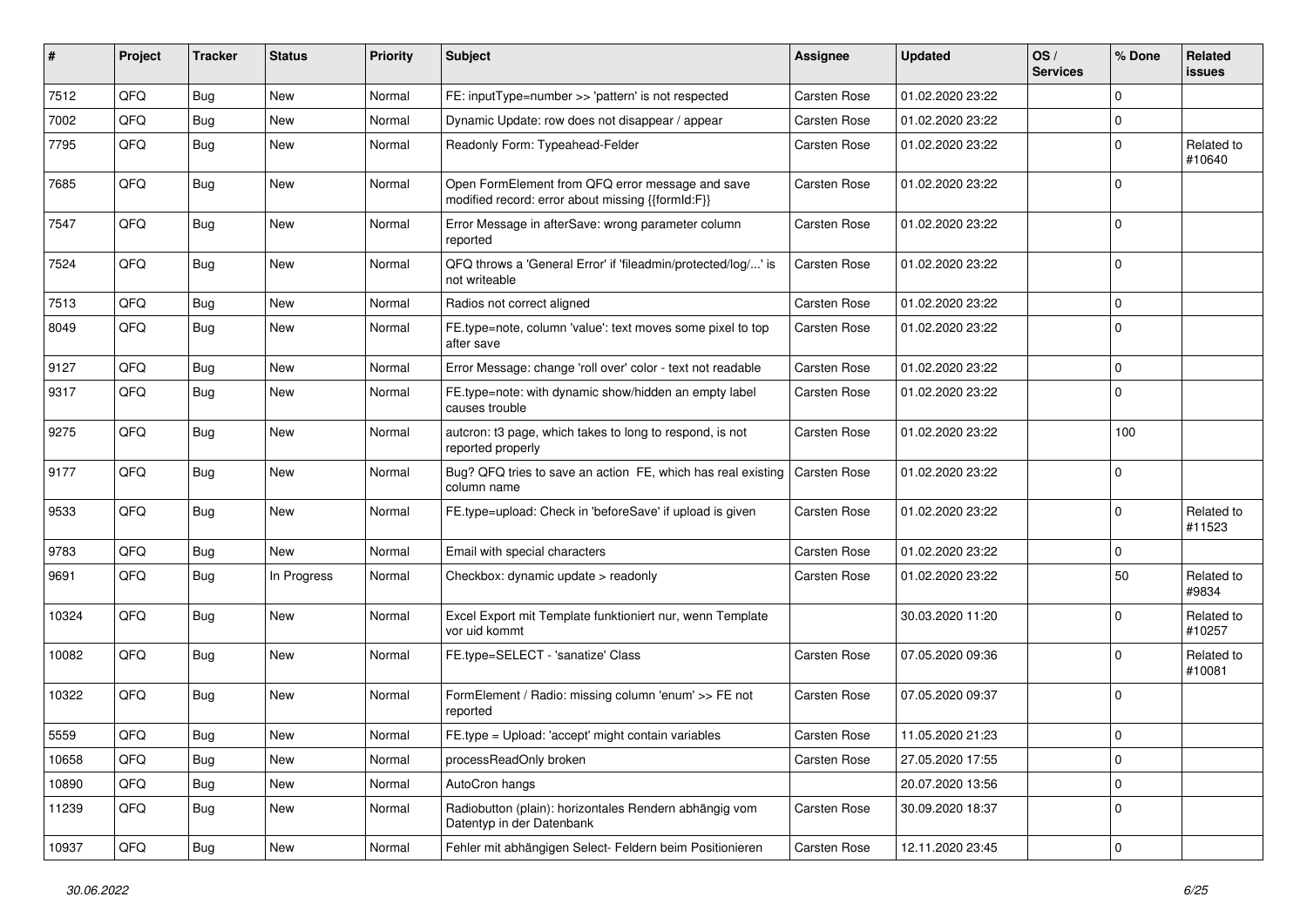| #     | Project | Tracker    | <b>Status</b>     | <b>Priority</b> | <b>Subject</b>                                                                     | Assignee            | <b>Updated</b>   | OS/<br><b>Services</b> | % Done         | <b>Related</b><br><b>issues</b>                                      |
|-------|---------|------------|-------------------|-----------------|------------------------------------------------------------------------------------|---------------------|------------------|------------------------|----------------|----------------------------------------------------------------------|
| 10759 | QFQ     | Bug        | New               | Normal          | emptyMeansNull - Feld falsch aktualisiert                                          |                     | 12.11.2020 23:45 |                        | $\Omega$       |                                                                      |
| 10704 | QFQ     | Bug        | New               | Normal          | wkhtml problem rendering fullCalendar.js / fabric.js >><br>successor: puppeteer    | Carsten Rose        | 12.11.2020 23:45 |                        | $\Omega$       | Related to<br>#5024,<br>Related to<br>#4650,<br>Related to<br>#10715 |
| 10588 | QFQ     | <b>Bug</b> | New               | Normal          | typeahed Tag: Doku anpassen                                                        | <b>Carsten Rose</b> | 12.11.2020 23:45 |                        | l 0            |                                                                      |
| 11522 | QFQ     | <b>Bug</b> | <b>New</b>        | Normal          | Aus/Einblenden von Reitern                                                         |                     | 13.11.2020 14:58 |                        | $\Omega$       |                                                                      |
| 11695 | QFQ     | <b>Bug</b> | New               | Normal          | MultiForm required FE Error                                                        | <b>Carsten Rose</b> | 04.12.2020 13:34 |                        | $\Omega$       |                                                                      |
| 11715 | QFQ     | <b>Bug</b> | New               | Normal          | acceptZeroAsRequired and requiredOffButMark do not<br>coincide                     |                     | 08.12.2020 12:13 |                        | $\Omega$       |                                                                      |
| 11752 | QFQ     | Bug        | <b>New</b>        | Normal          | checkbox renders multiple input elements with same name                            | Carsten Rose        | 17.12.2020 14:58 |                        | l 0            | Related to<br>#11750                                                 |
| 9126  | QFQ     | <b>Bug</b> | Some day<br>maybe | Normal          | hidden Form elements are present in page source                                    |                     | 02.01.2021 18:41 |                        | 0              |                                                                      |
| 9281  | QFQ     | <b>Bug</b> | Some day<br>maybe | Normal          | Allow STRICT TRANS TABLES                                                          | Carsten Rose        | 02.01.2021 18:43 |                        | $\Omega$       |                                                                      |
| 9958  | QFQ     | <b>Bug</b> | Priorize          | Normal          | Broken subrecord query: no error message                                           | Carsten Rose        | 05.02.2021 15:15 |                        | $\overline{0}$ |                                                                      |
| 12040 | QFQ     | <b>Bug</b> | <b>New</b>        | Normal          | FE Mode 'hidden' für zwei FEs auf einer Zeile                                      | Carsten Rose        | 18.02.2021 10:13 |                        | $\Omega$       |                                                                      |
| 12045 | QFQ     | <b>Bug</b> | <b>New</b>        | Normal          | templateGroup afterSave FE: Aufruf ohne<br>sglHonorFormElements funktioniert nicht | Carsten Rose        | 18.02.2021 16:33 |                        | l 0            |                                                                      |
| 12133 | QFQ     | Bug        | <b>New</b>        | Normal          | NPM, phpSpreadSheet aktualisieren                                                  | Carsten Rose        | 15.03.2021 09:04 |                        | $\mathbf 0$    |                                                                      |
| 12187 | QFQ     | Bug        | New               | Normal          | Trigger FormAsFile() via Report: probably problem with multi<br>DB setup           | Carsten Rose        | 20.03.2021 21:20 |                        | l 0            |                                                                      |
| 11347 | QFQ     | Bug        | Feedback          | Normal          | If Bedingungen funktionieren nicht korrekt                                         | Christoph Fuchs     | 21.03.2021 20:37 |                        | 0              |                                                                      |
| 11668 | QFQ     | <b>Bug</b> | New               | Normal          | Play function.sql - problem with mysql                                             | Carsten Rose        | 03.05.2021 20:48 |                        | $\Omega$       |                                                                      |
| 11667 | QFQ     | <b>Bug</b> | New               | Normal          | MySQL mariadb-server-10.3: Incorrect datetime value                                | Carsten Rose        | 03.05.2021 20:48 |                        | 0              |                                                                      |
| 7890  | QFQ     | <b>Bug</b> | <b>New</b>        | Normal          | FormElement 'required': extraButtonInfo not aligned                                | Carsten Rose        | 11.06.2021 21:17 |                        | $\Omega$       | Related to<br>#11517                                                 |
| 5305  | QFQ     | <b>Bug</b> | <b>New</b>        | Normal          | Upload FormElement: nicht disabled by readonly Form                                | Carsten Rose        | 16.06.2021 13:43 |                        | 0              | Related to<br>#9347,<br>Related to<br>#9834                          |
| 9669  | QFQ     | Bug        | Some day<br>maybe | Normal          | Checkbox / Template Group: radio/checkbox visible broken<br>after 'add'            | <b>Carsten Rose</b> | 16.06.2021 13:47 |                        | $\overline{0}$ | Related to<br>#8091                                                  |
| 10661 | QFQ     | <b>Bug</b> | In Progress       | Normal          | Typo3 Warnungen                                                                    | Carsten Rose        | 07.09.2021 13:23 |                        | $\Omega$       | Related to<br>#12440                                                 |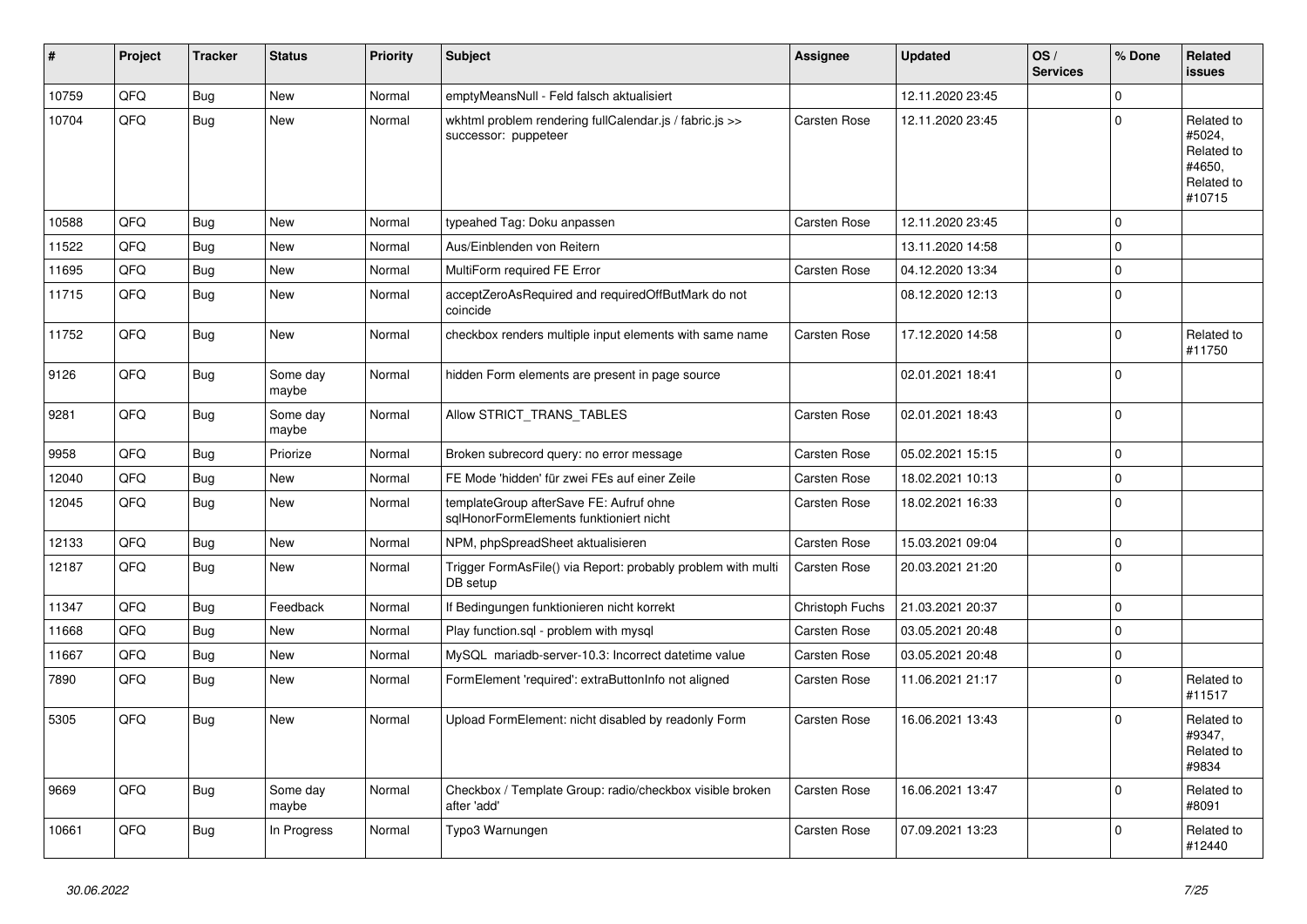| #     | Project        | <b>Tracker</b> | <b>Status</b> | <b>Priority</b> | <b>Subject</b>                                                                                                                                      | <b>Assignee</b>     | <b>Updated</b>   | OS/<br><b>Services</b> | % Done       | <b>Related</b><br><b>issues</b>                                         |
|-------|----------------|----------------|---------------|-----------------|-----------------------------------------------------------------------------------------------------------------------------------------------------|---------------------|------------------|------------------------|--------------|-------------------------------------------------------------------------|
| 12325 | QFQ            | <b>Bug</b>     | Priorize      | Normal          | MultiDB form.dblndex not working for report syntax                                                                                                  | <b>Carsten Rose</b> | 07.09.2021 13:37 |                        | <sup>0</sup> | Related to<br>#12145,<br>Related to<br>#12314                           |
| 9013  | QFQ            | <b>Bug</b>     | <b>New</b>    | Normal          | Error in Twig template not handled                                                                                                                  | <b>Carsten Rose</b> | 20.10.2021 13:43 |                        | $\Omega$     |                                                                         |
| 9834  | QFQ            | <b>Bug</b>     | Priorize      | Normal          | Input elements with tag 'disabled' are missing on form-submit:<br>server option 'processReadOnly' broken                                            | Carsten Rose        | 07.12.2021 16:43 |                        | $\Omega$     | Related to<br>#9691.<br>Related to<br>#5305, Has<br>duplicate<br>#12331 |
| 12327 | QFQ            | Bug            | <b>New</b>    | Normal          | Copy to clipboard: Glyphicon can not be changed                                                                                                     | <b>Carsten Rose</b> | 27.12.2021 17:59 |                        | 0            |                                                                         |
| 4457  | QFQ            | <b>Bug</b>     | Priorize      | Normal          | typeahead: pressing return to select an item, saves the form<br>and closes the form.                                                                | Benjamin Baer       | 03.01.2022 08:01 |                        | $\Omega$     | Related to<br>#4398                                                     |
| 6566  | QFQ            | Bug            | Priorize      | Normal          | Link Function 'delete': provided parameter missing on page<br>reload                                                                                | Benjamin Baer       | 03.01.2022 08:08 |                        | $\Omega$     |                                                                         |
| 2665  | QFQ            | <b>Bug</b>     | Priorize      | Normal          | Dynamic Update funktioniert nicht, wenn beim<br>entsprechenden FormElement eine size angegeben ist.                                                 | Benjamin Baer       | 03.01.2022 08:12 |                        | 30           |                                                                         |
| 13659 | QFQ            | <b>Bug</b>     | <b>New</b>    | Normal          | wrong sanitize class applied to R-store                                                                                                             | Carsten Rose        | 15.01.2022 14:23 |                        | 0            |                                                                         |
| 13706 | QFQ            | <b>Bug</b>     | <b>New</b>    | Normal          | Wrong CheckType in FieldElement LastStatus of Form Cron                                                                                             | Carsten Rose        | 21.01.2022 18:20 |                        | $\Omega$     |                                                                         |
| 13647 | QFQ            | <b>Bug</b>     | New           | Normal          | Autofocus funktioniert nicht auf Chrome                                                                                                             | Benjamin Baer       | 19.03.2022 17:44 |                        | $\Omega$     |                                                                         |
| 13592 | QFQ            | <b>Bug</b>     | <b>New</b>    | Normal          | QFQ Build Queue: das vergeben von Tags klappt nicht. Es<br>werden keine Releases gebaut.                                                            | <b>Carsten Rose</b> | 19.03.2022 17:45 |                        | $\Omega$     |                                                                         |
| 13528 | QFQ            | <b>Bug</b>     | <b>New</b>    | Normal          | qfq.io > releases: es wird kein neues Release angelegt                                                                                              | Benjamin Baer       | 19.03.2022 17:46 |                        | $\Omega$     |                                                                         |
| 13460 | QFQ            | <b>Bug</b>     | <b>New</b>    | Normal          | Doc: Password set/reset  password should not processed<br>with 'html encode'                                                                        | <b>Carsten Rose</b> | 19.03.2022 17:46 |                        | $\Omega$     |                                                                         |
| 13332 | QFQ            | Bug            | <b>New</b>    | Normal          | Multi Form: Required Felder werden visuell nicht markiert.                                                                                          | Carsten Rose        | 19.03.2022 17:47 |                        | $\Omega$     |                                                                         |
| 13331 | QFQ            | <b>Bug</b>     | <b>New</b>    | Normal          | Multi Form: Clear Icon misplaced                                                                                                                    | <b>Carsten Rose</b> | 19.03.2022 17:47 |                        | $\Omega$     |                                                                         |
| 12716 | QFQ            | <b>Bug</b>     | New           | Normal          | template group: Pattern only applied to first instance                                                                                              | <b>Carsten Rose</b> | 19.03.2022 17:47 |                        | $\Omega$     |                                                                         |
| 12581 | QFQ            | <b>Bug</b>     | <b>New</b>    | Normal          | Form.forward=close: Record 'new' in new browser tab > save<br>(& close) >> Form is not reloaded with new created record id<br>and stays in mode=new | <b>Carsten Rose</b> | 19.03.2022 17:48 |                        | $\Omega$     |                                                                         |
| 12520 | QFG            | <b>Bug</b>     | New           | Normal          | Switch FE User: still active even FE User session expired                                                                                           | Carsten Rose        | 19.03.2022 17:48 |                        | 0            |                                                                         |
| 12512 | QFQ            | Bug            | New           | Normal          | Some MySQL Installation can't use 'stored procedures'                                                                                               | Carsten Rose        | 19.03.2022 17:48 |                        | $\mathbf 0$  |                                                                         |
| 12546 | QFQ            | <b>Bug</b>     | Feedback      | Normal          | Branch 'Development' - Unit Tests mit dirty workaround<br>angepasst                                                                                 | Carsten Rose        | 19.03.2022 17:48 |                        | 0            |                                                                         |
| 12714 | QFQ            | <b>Bug</b>     | New           | Normal          | Conversion of GIF to PDF broken when GIF contains Alpha.                                                                                            | Carsten Rose        | 19.03.2022 17:49 |                        | $\mathbf 0$  |                                                                         |
| 6140  | $\mathsf{QFQ}$ | Bug            | Priorize      | Normal          | QFQ DnD Sort: Locked fields                                                                                                                         | Benjamin Baer       | 21.03.2022 09:56 |                        | $\mathbf 0$  |                                                                         |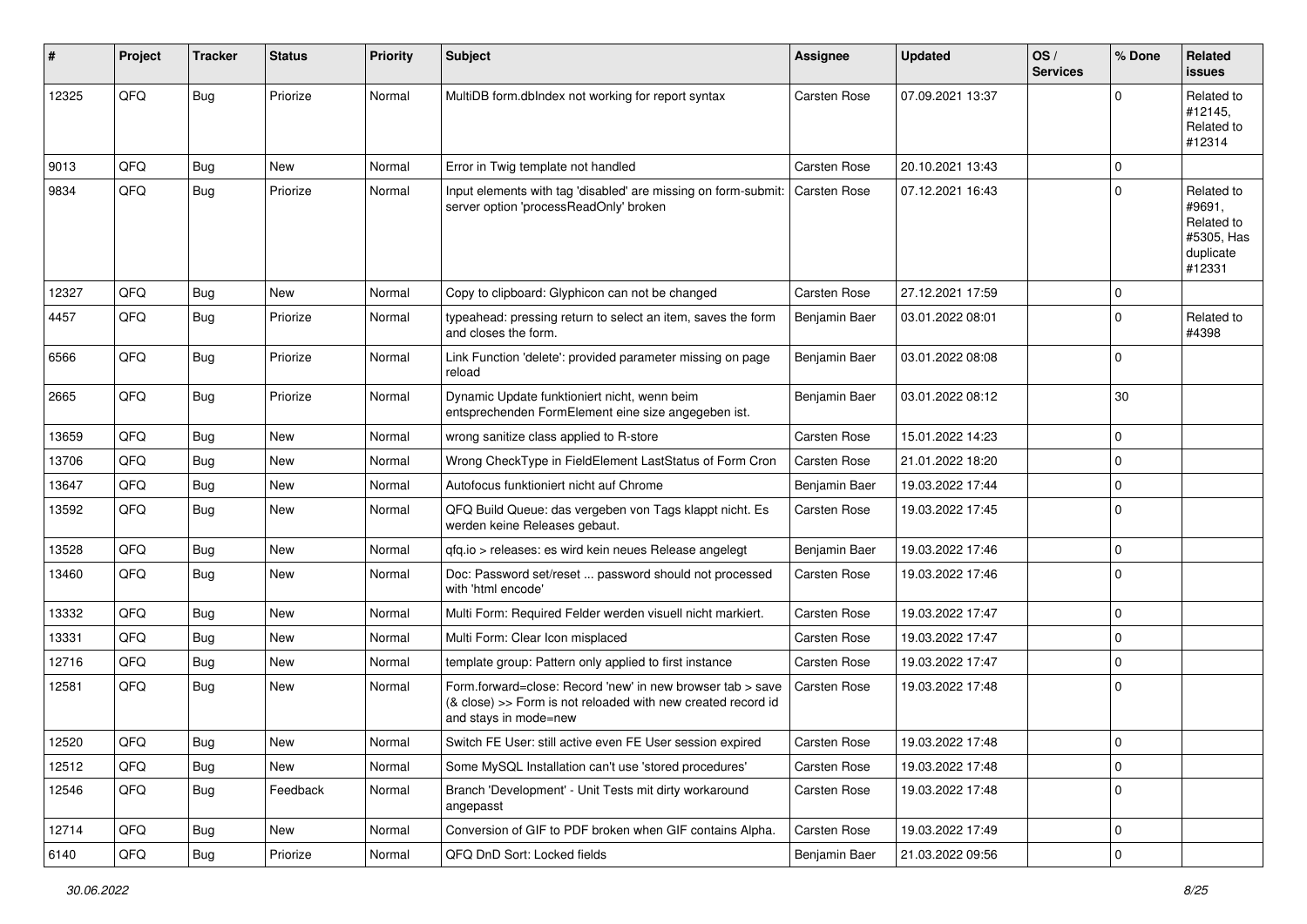| $\vert$ # | Project | <b>Tracker</b> | <b>Status</b> | <b>Priority</b> | <b>Subject</b>                                                            | <b>Assignee</b>     | <b>Updated</b>   | OS/<br><b>Services</b> | % Done         | Related<br><b>issues</b>                                                                                                       |
|-----------|---------|----------------|---------------|-----------------|---------------------------------------------------------------------------|---------------------|------------------|------------------------|----------------|--------------------------------------------------------------------------------------------------------------------------------|
| 13899     | QFQ     | Bug            | ToDo          | Normal          | Selenium: zum laufen bringen                                              | Enis Nuredini       | 25.03.2022 10:24 |                        | $\overline{0}$ |                                                                                                                                |
| 13451     | QFQ     | Bug            | New           | Normal          | Character Counter / Max Character: Problem in Safari                      | <b>Carsten Rose</b> | 15.04.2022 17:18 |                        | $\overline{0}$ |                                                                                                                                |
| 14091     | QFQ     | <b>Bug</b>     | New           | Normal          | inconsistent template path for twig                                       | <b>Carsten Rose</b> | 19.04.2022 18:36 |                        | $\overline{0}$ |                                                                                                                                |
| 11517     | QFQ     | <b>Bug</b>     | In Progress   | Normal          | extraButtonInfo Broken for multiple FormElements                          | <b>Carsten Rose</b> | 12.05.2022 13:12 |                        | $\overline{0}$ | Related to<br>#7890,<br>Related to<br>#3811. Has<br>duplicate<br>#10905, Has<br>duplicate<br>#10553, Has<br>duplicate<br>#6779 |
| 13767     | QFQ     | <b>Bug</b>     | Feedback      | Normal          | date/time-picker: required shows up/down button orange                    | Enis Nuredini       | 16.05.2022 23:16 |                        | $\pmb{0}$      |                                                                                                                                |
| 14245     | QFQ     | <b>Bug</b>     | <b>New</b>    | Normal          | Form Save Btn bleibt disabled wenn Datumsfeld über<br>Datepicker geändert | Enis Nuredini       | 27.05.2022 13:45 |                        | $\overline{0}$ | Related to<br>#13689                                                                                                           |
| 13689     | QFQ     | Bug            | <b>New</b>    | Normal          | Enter auf Eingabefeld mit ungültigem Wert führt zu blurry<br>Seite        | Enis Nuredini       | 28.05.2022 10:53 |                        | $\mathbf{0}$   | Related to<br>#14245, Has<br>duplicate<br>#11891                                                                               |
| 14077     | QFQ     | Bug            | <b>New</b>    | Normal          | As _link: Attribute 'class' missing by r:1 and r:3 - but should<br>set    | Carsten Rose        | 28.05.2022 11:02 |                        | $\overline{0}$ | Related to<br>#5342.<br>Related to<br>#4343                                                                                    |
| 14233     | QFQ     | Bug            | <b>New</b>    | Normal          | AS _link: question - HTML is not rendered                                 | <b>Carsten Rose</b> | 28.05.2022 11:02 |                        | $\overline{0}$ |                                                                                                                                |
| 13943     | QFQ     | <b>Bug</b>     | Priorize      | Normal          | unable to find formgroup                                                  | Enis Nuredini       | 28.05.2022 11:03 |                        | $\pmb{0}$      |                                                                                                                                |
| 12989     | QFQ     | <b>Bug</b>     | <b>New</b>    | Normal          | empty string does not trigger dynamic update                              | Enis Nuredini       | 28.05.2022 11:09 |                        | $\overline{0}$ |                                                                                                                                |
| 14175     | QFQ     | <b>Bug</b>     | In Progress   | Normal          | Opening a form with no QFQ Session cookie fails                           | <b>Carsten Rose</b> | 03.06.2022 10:40 |                        | $\overline{0}$ |                                                                                                                                |
| 14304     | QFQ     | <b>Bug</b>     | <b>New</b>    | Normal          | table sorter view safer does not work                                     | <b>Carsten Rose</b> | 10.06.2022 11:49 |                        | $\overline{0}$ |                                                                                                                                |
| 14305     | QFQ     | <b>Bug</b>     | <b>New</b>    | Normal          | Inline Report editing does not create history entries                     | <b>Carsten Rose</b> | 10.06.2022 11:55 |                        | $\overline{0}$ |                                                                                                                                |
| 14322     | QFQ     | Bug            | <b>New</b>    | Normal          | Form Load: by default no scroll (save & close should be<br>visible)       | Enis Nuredini       | 15.06.2022 14:12 |                        | $\overline{0}$ | Related to<br>#14321,<br>Related to<br>#6232                                                                                   |
| 14303     | QFQ     | Bug            | ToDo          | Normal          | datetime broken with picker                                               | Enis Nuredini       | 17.06.2022 09:02 |                        | $\overline{0}$ | Related to<br>#12630                                                                                                           |
| 14377     | QFQ     | <b>Bug</b>     | New           | Normal          | Documentation > General Tips: white page after migration                  | Enis Nuredini       | 19.06.2022 16:37 |                        | $\overline{0}$ |                                                                                                                                |
| 14283     | QFQ     | Bug            | Priorize      | Normal          | HEIC / HEIF convert doesn't trigger                                       | <b>Carsten Rose</b> | 19.06.2022 16:37 |                        | $\overline{0}$ |                                                                                                                                |
| 14323     | QFQ     | Bug            | In Progress   | Normal          | Report: render=both single - no impact                                    | Carsten Rose        | 19.06.2022 18:31 |                        | $\pmb{0}$      |                                                                                                                                |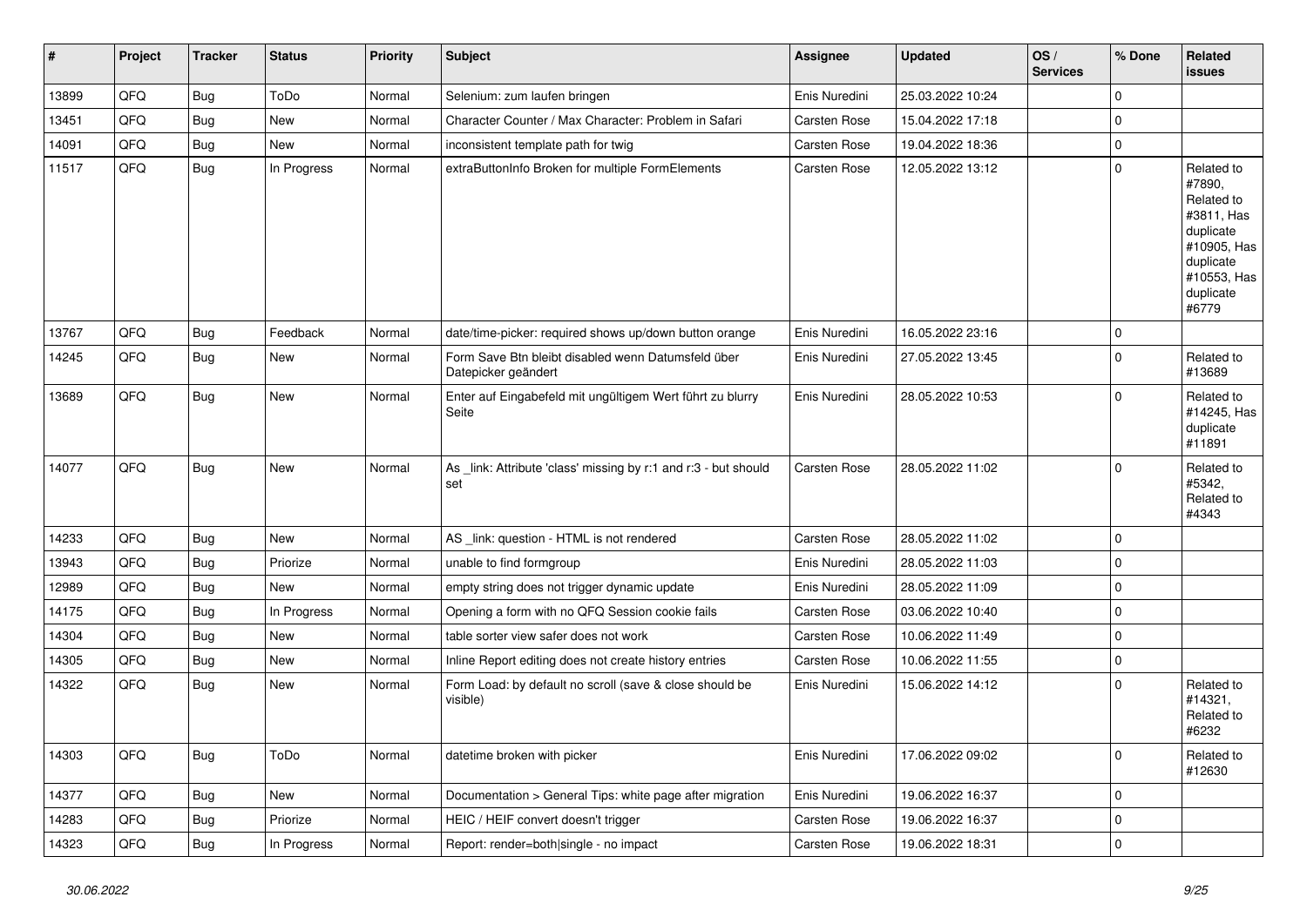| #     | Project | <b>Tracker</b> | <b>Status</b>     | <b>Priority</b> | <b>Subject</b>                                                                               | <b>Assignee</b>     | <b>Updated</b>   | OS/<br><b>Services</b> | % Done         | Related<br>issues                               |
|-------|---------|----------------|-------------------|-----------------|----------------------------------------------------------------------------------------------|---------------------|------------------|------------------------|----------------|-------------------------------------------------|
| 9077  | QFQ     | <b>Bug</b>     | New               | Normal          | typeAheadSql: report broken SQL                                                              | <b>Carsten Rose</b> | 29.06.2022 22:35 |                        | <sup>0</sup>   | Related to<br>#4018                             |
| 11195 | QFQ     | <b>Bug</b>     | <b>New</b>        | Low             | Dynamic Update: Note not updated if new text is empty<br>(v20.4)                             |                     | 25.09.2020 11:14 |                        | 0              |                                                 |
| 7456  | QFQ     | <b>Bug</b>     | Some day<br>maybe | Low             | Todos in Code: solve or make ticket                                                          | Carsten Rose        | 16.09.2021 15:10 |                        | $\Omega$       |                                                 |
| 11850 | QFQ     | Feature        | <b>New</b>        | Urgent          | Wizard Form: basierend auf einer Tabelle eine Form anlegen.                                  |                     | 03.05.2021 21:12 |                        | 0              | Blocked by<br>#8082                             |
| 880   | QFQ     | Feature        | Some day<br>maybe | Urgent          | Security: PHP, SQL Injection, XSS                                                            |                     | 03.05.2021 21:14 |                        | $\Omega$       | Related to<br>#14320                            |
| 3848  | QFQ     | Feature        | Some day<br>maybe | High            | Antivirus check fuer Upload files in qfq?                                                    | <b>Carsten Rose</b> | 03.05.2021 21:14 |                        | $\Omega$       | Related to<br>#4131                             |
| 3727  | QFQ     | Feature        | New               | High            | Security: Session Hijacking erschweren                                                       | <b>Carsten Rose</b> | 03.05.2021 21:14 |                        | $\Omega$       |                                                 |
| 5715  | QFQ     | Feature        | New               | High            | PDF Caching                                                                                  | Carsten Rose        | 03.05.2021 21:14 |                        | $\Omega$       | Related to<br>#5851,<br>Related to<br>#6357     |
| 4258  | QFQ     | Feature        | Some day<br>maybe | High            | <b>System Defaults: Forms</b>                                                                | <b>Carsten Rose</b> | 03.05.2021 21:14 |                        | 0              |                                                 |
| 3990  | QFQ     | Feature        | Some day<br>maybe | High            | custom class definition: add space automatically                                             | <b>Carsten Rose</b> | 03.05.2021 21:14 |                        | 0              |                                                 |
| 3967  | QFQ     | Feature        | Some day<br>maybe | High            | Report: Checkbox, Radio, Dropdown, Input welches ohne<br>Submit funktioniert - 'Inline-Form' | Carsten Rose        | 03.05.2021 21:14 |                        | $\Omega$       |                                                 |
| 8962  | QFQ     | Feature        | New               | High            | allow for form fields with identical names                                                   | <b>Carsten Rose</b> | 03.05.2021 21:14 |                        | 0              |                                                 |
| 7850  | QFQ     | Feature        | <b>New</b>        | High            | Upload records: non 'pathFileName' column                                                    | Carsten Rose        | 03.05.2021 21:14 |                        | $\mathbf 0$    |                                                 |
| 9548  | QFQ     | Feature        | Feedback          | High            | FormElement: Pattern mismatch - optional report only on<br>focus lost                        | Benjamin Baer       | 03.05.2021 21:14 |                        | $\Omega$       |                                                 |
| 9517  | QFQ     | Feature        | In Progress       | High            | Input multiple tags with typeahead                                                           | Carsten Rose        | 03.05.2021 21:14 |                        | 40             | Related to<br>#10150                            |
| 11893 | QFQ     | Feature        | <b>New</b>        | High            | Broken SIP: a) only report one time, b) only report in main<br>column                        | Carsten Rose        | 12.05.2021 12:13 |                        | U              | Related to<br>#12532,<br>Related to<br>#14187   |
| 8204  | QFQ     | Feature        | Priorize          | High            | Position 'required mark'                                                                     | Carsten Rose        | 16.06.2021 13:44 |                        | $\overline{0}$ |                                                 |
| 8082  | QFG     | Feature        | Priorize          | High            | Contact form without saving record                                                           | Carsten Rose        | 07.12.2021 15:20 |                        | $\Omega$       | Related to<br>#8587,<br><b>Blocks</b><br>#11850 |
| 12186 | QFQ     | Feature        | New               | High            | TinyMCE Config für Objekte                                                                   | Carsten Rose        | 07.12.2021 17:19 |                        | $\mathbf 0$    | <b>Blocks</b><br>#12632                         |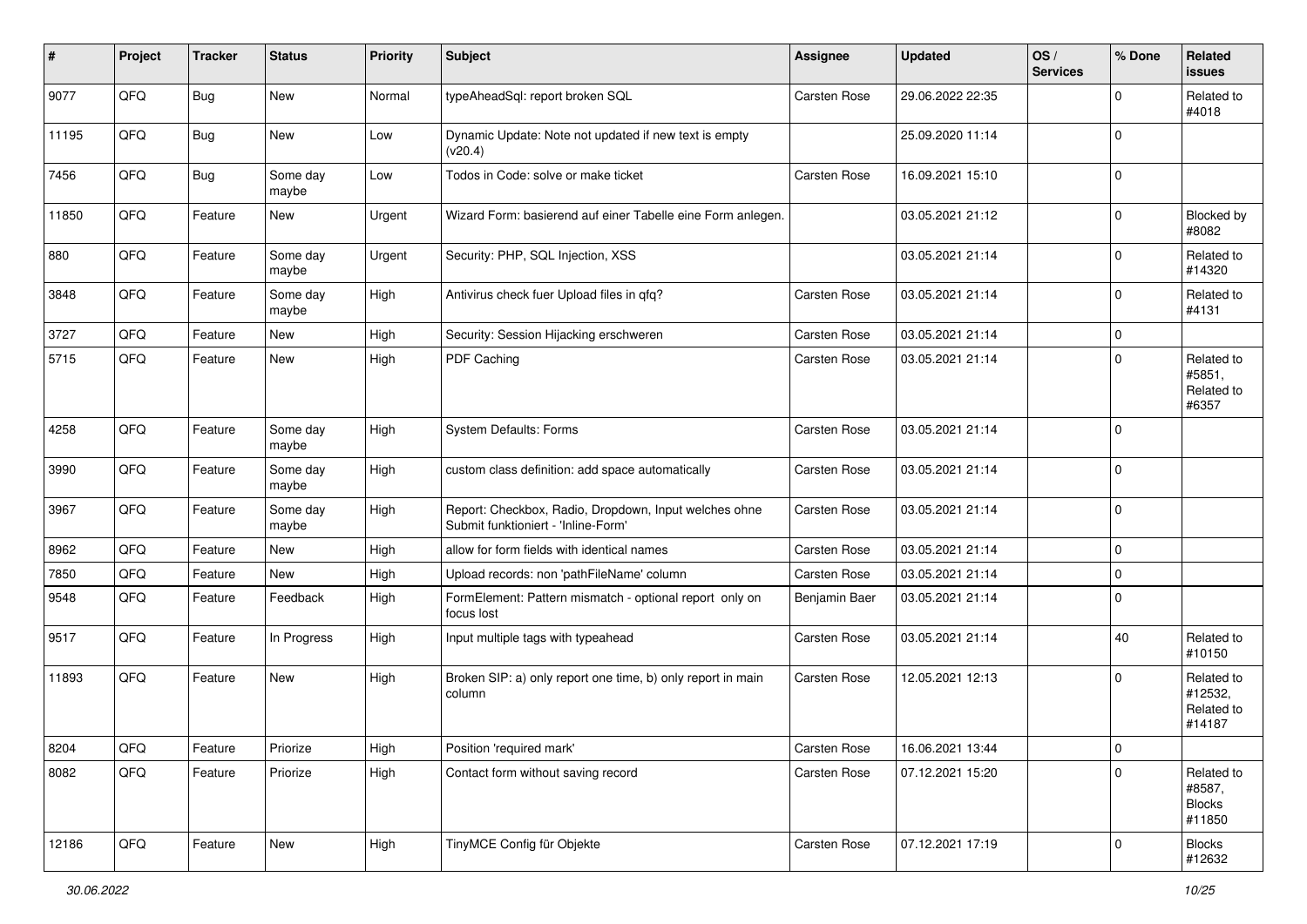| #     | Project | <b>Tracker</b> | <b>Status</b>     | <b>Priority</b> | <b>Subject</b>                                                                                                                        | Assignee            | <b>Updated</b>   | OS/<br><b>Services</b> | % Done      | <b>Related</b><br><b>issues</b>                                        |
|-------|---------|----------------|-------------------|-----------------|---------------------------------------------------------------------------------------------------------------------------------------|---------------------|------------------|------------------------|-------------|------------------------------------------------------------------------|
| 10114 | QFQ     | Feature        | <b>New</b>        | High            | Symbol (Link): 'G:' (Glyphicon) replaced by 'i:' (icon)                                                                               |                     | 07.12.2021 17:19 |                        | $\Omega$    | Related to<br>#3797,<br>Related to<br>#4194                            |
| 12532 | QFQ     | Feature        | <b>New</b>        | High            | SIP-Parameter bei Seitenaufruf in Browser-Console anzeigen                                                                            | <b>Carsten Rose</b> | 07.12.2021 17:19 |                        | $\Omega$    | Related to<br>#11893.<br>Related to<br>#14187                          |
| 12544 | QFQ     | Feature        | <b>New</b>        | High            | a) ' AS _link' new also as ' AS _format', b) sortierung via<br>'display: none;', c) '_format' benoeitgt nicht zwingend<br>u/U/p/m/z/d | Carsten Rose        | 14.12.2021 16:03 |                        | $\Omega$    |                                                                        |
| 13757 | QFQ     | Feature        | <b>New</b>        | High            | QR / Bar-Code Plugin                                                                                                                  | Enis Nuredini       | 19.03.2022 17:43 |                        | $\Omega$    |                                                                        |
| 7602  | QFQ     | Feature        | ToDo              | High            | Multi Select: with checkboxes                                                                                                         | Benjamin Baer       | 22.03.2022 09:07 |                        | $\Omega$    |                                                                        |
| 14187 | QFQ     | Feature        | <b>New</b>        | High            | gfg.log: show current URL                                                                                                             | <b>Carsten Rose</b> | 28.05.2022 11:02 |                        | $\Omega$    | Related to<br>#13933,<br>Related to<br>#12532,<br>Related to<br>#11893 |
| 9052  | QFQ     | Feature        | Feedback          | High            | Report: CodeMirror with SQL Syntax Highlight in FE                                                                                    | Enis Nuredini       | 08.06.2022 10:25 |                        | $\mathbf 0$ |                                                                        |
| 9579  | QFQ     | Feature        | Some day<br>maybe | Normal          | Multiform with Process Row                                                                                                            | <b>Carsten Rose</b> | 11.12.2019 16:01 |                        | $\Omega$    |                                                                        |
| 9704  | QFQ     | Feature        | Some day<br>maybe | Normal          | Thumbnails Generieren beim Splitten von PDF Files                                                                                     | <b>Carsten Rose</b> | 11.12.2019 16:01 |                        | $\Omega$    |                                                                        |
| 8894  | QFQ     | Feature        | Some day<br>maybe | Normal          | Documentation Tags Usable in QFQ Application                                                                                          | <b>Carsten Rose</b> | 11.12.2019 16:01 |                        | $\Omega$    |                                                                        |
| 8892  | QFQ     | Feature        | Some day<br>maybe | Normal          | Display and Edit SQL Comments in Form Editor                                                                                          | <b>Carsten Rose</b> | 11.12.2019 16:01 |                        | $\mathbf 0$ |                                                                        |
| 6992  | QFQ     | Feature        | Some day<br>maybe | Normal          | DB exception: Syntax Highlight                                                                                                        |                     | 11.12.2019 16:01 |                        | $\Omega$    | Related to<br>#5450                                                    |
| 7108  | QFQ     | Feature        | Some day<br>maybe | Normal          | QFQ Wrap Elements                                                                                                                     |                     | 11.12.2019 16:01 |                        | $\Omega$    |                                                                        |
| 7107  | QFQ     | Feature        | Some day<br>maybe | Normal          | Showcase Registration Tool: Anmeldung / Administration :<br>Liste Anmeldungen / Emaileinaldung                                        | <b>Carsten Rose</b> | 11.12.2019 16:01 |                        | $\mathbf 0$ |                                                                        |
| 7106  | QFQ     | Feature        | Some day<br>maybe | Normal          | Beispiel Nummerierung von Rows in Report                                                                                              |                     | 11.12.2019 16:01 |                        | $\Omega$    |                                                                        |
| 7105  | QFQ     | Feature        | Some day<br>maybe | Normal          | Beispiel wie man in einer zweiten Tabelle speichert.                                                                                  |                     | 11.12.2019 16:01 |                        | $\Omega$    |                                                                        |
| 7104  | QFQ     | Feature        | Some day<br>maybe | Normal          | Manual: hint about escaping if '\r' appears in mail body                                                                              |                     | 11.12.2019 16:01 |                        | $\Omega$    |                                                                        |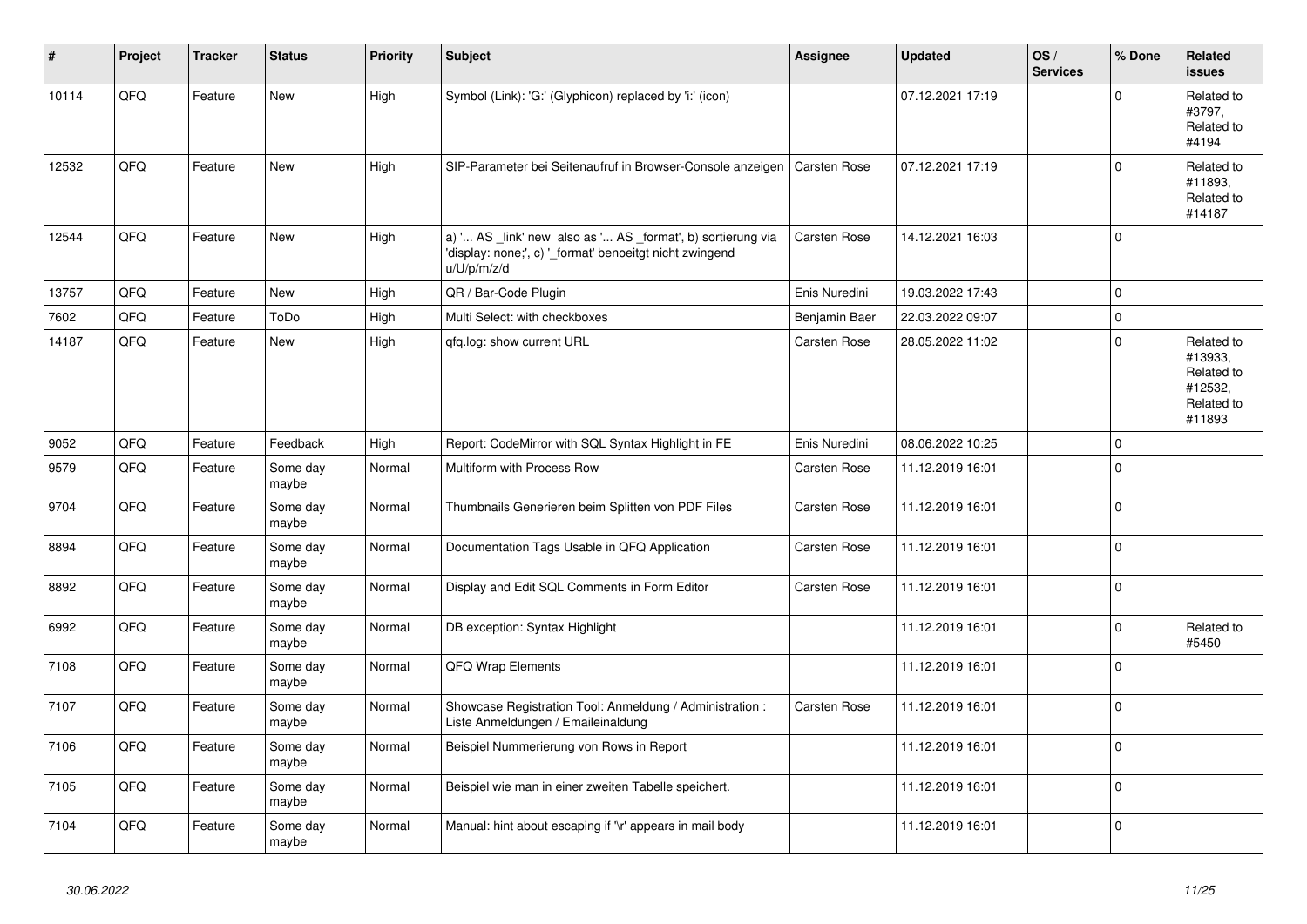| #    | Project | <b>Tracker</b> | <b>Status</b>     | <b>Priority</b> | <b>Subject</b>                                                                                            | Assignee            | <b>Updated</b>   | OS/<br><b>Services</b> | % Done      | Related<br>issues   |
|------|---------|----------------|-------------------|-----------------|-----------------------------------------------------------------------------------------------------------|---------------------|------------------|------------------------|-------------|---------------------|
| 7336 | QFQ     | Feature        | Some day<br>maybe | Normal          | PDF Upload: disallow PDFs with specific Meta information                                                  | Carsten Rose        | 11.12.2019 16:01 |                        | $\Omega$    |                     |
| 5783 | QFQ     | Feature        | Some day<br>maybe | Normal          | <b>BPMN View/Edit</b>                                                                                     |                     | 11.12.2019 16:02 |                        | $\Omega$    |                     |
| 6083 | QFQ     | Feature        | Some day<br>maybe | Normal          | Dynamic Update: Value Check via SQL                                                                       |                     | 11.12.2019 16:02 |                        | $\Omega$    |                     |
| 6299 | QFQ     | Feature        | Some day<br>maybe | Normal          | Attack detection: log table with invalid SIP access                                                       |                     | 11.12.2019 16:02 |                        | $\Omega$    | Related to<br>#3947 |
| 6288 | QFQ     | Feature        | Some day<br>maybe | Normal          | Best Practice: Erklaeren wie man ein Formular ganz in 'weiss'<br>erstellen kann                           |                     | 11.12.2019 16:02 |                        | $\Omega$    |                     |
| 6515 | QFQ     | Feature        | Some day<br>maybe | Normal          | Formular: Felder dynamisch ein/ausblenden                                                                 |                     | 11.12.2019 16:02 |                        | $\Omega$    |                     |
| 6715 | QFQ     | Feature        | Some day<br>maybe | Normal          | Code-Refactoring: dbArray vereinheitlichen                                                                | <b>Carsten Rose</b> | 11.12.2019 16:02 |                        | $\mathbf 0$ |                     |
| 4349 | QFQ     | Feature        | Some day<br>maybe | Normal          | link download: downloaded external URL to<br>deliver/concatenate - check mimetipe and handle it correctly | Carsten Rose        | 11.12.2019 16:02 |                        | $\Omega$    |                     |
| 4442 | QFQ     | Feature        | Some day<br>maybe | Normal          | Special Column Name: _link - new symbol G (Glyph) to<br>choose any available symbol                       |                     | 11.12.2019 16:02 |                        | $\Omega$    |                     |
| 4440 | QFQ     | Feature        | Some day<br>maybe | Normal          | Manual.rst: explain how to. expand PHP Session to 4h                                                      |                     | 11.12.2019 16:02 |                        | $\Omega$    |                     |
| 4420 | QFQ     | Feature        | Some day<br>maybe | Normal          | Client: Local Storage - store the changes of a form, local in<br>the browser.                             | Benjamin Baer       | 11.12.2019 16:02 |                        | $\Omega$    |                     |
| 4444 | QFQ     | Feature        | Some day<br>maybe | Normal          | FE.type=upload: detect mime type                                                                          |                     | 11.12.2019 16:02 |                        | $\Omega$    | Related to<br>#4303 |
| 4839 | QFQ     | Feature        | Some day<br>maybe | Normal          | qfq-handle in <head> Abschnitt</head>                                                                     | <b>Carsten Rose</b> | 11.12.2019 16:02 |                        | $\Omega$    |                     |
| 4974 | QFQ     | Feature        | Some day<br>maybe | Normal          | Long polling - inform all listening clients of changes                                                    |                     | 11.12.2019 16:02 |                        | $\mathbf 0$ |                     |
| 4956 | QFQ     | Feature        | Some day<br>maybe | Normal          | Sendmail: Benutzerdefinierte Headers                                                                      | Carsten Rose        | 11.12.2019 16:02 |                        | $\Omega$    |                     |
| 5160 | QFQ     | Feature        | Some day<br>maybe | Normal          | QFQ collaborative / together.js, ShareJS, y-js, collaborative,                                            |                     | 11.12.2019 16:02 |                        | $\Omega$    |                     |
| 5129 | QFQ     | Feature        | Some day<br>maybe | Normal          | Reports: SQL fuer x Achse und y Achse                                                                     |                     | 11.12.2019 16:02 |                        | $\Omega$    |                     |
| 3291 | QFQ     | Feature        | Some day<br>maybe | Normal          | AutoCron websiteToken                                                                                     | Carsten Rose        | 11.12.2019 16:02 |                        | 0           | Related to<br>#4250 |
| 3285 | QFQ     | Feature        | Some day<br>maybe | Normal          | Zeichenlimit pro Feld: textarea / editor                                                                  | Carsten Rose        | 11.12.2019 16:02 |                        | $\Omega$    |                     |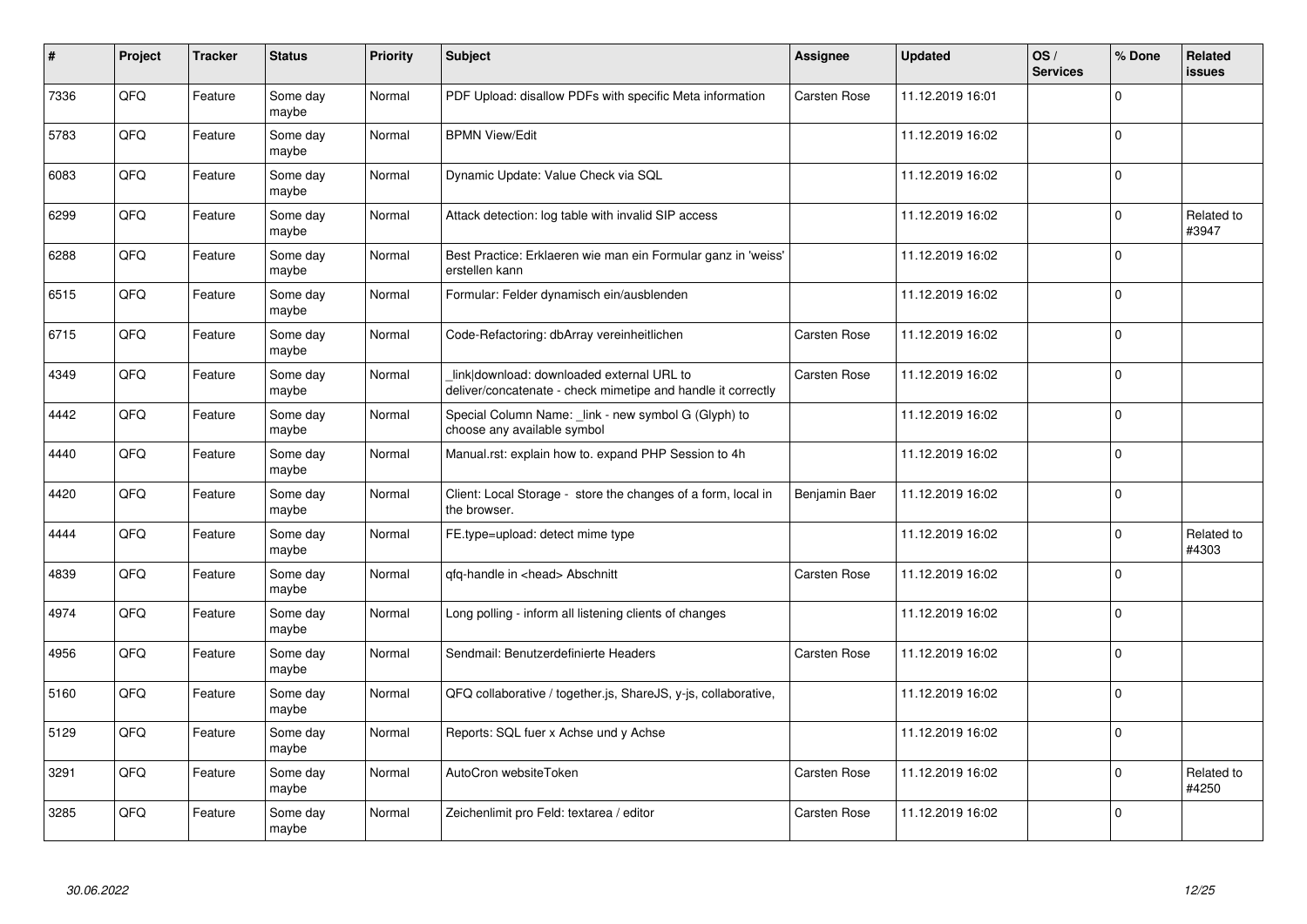| #    | Project | <b>Tracker</b> | <b>Status</b>     | <b>Priority</b> | <b>Subject</b>                                                                                                                                           | <b>Assignee</b>     | <b>Updated</b>   | OS/<br><b>Services</b> | % Done      | Related<br><b>issues</b>                    |
|------|---------|----------------|-------------------|-----------------|----------------------------------------------------------------------------------------------------------------------------------------------------------|---------------------|------------------|------------------------|-------------|---------------------------------------------|
| 3385 | QFQ     | Feature        | Some day<br>maybe | Normal          | templateGroup: insert/update/delete non primary records                                                                                                  | <b>Carsten Rose</b> | 11.12.2019 16:02 |                        | $\Omega$    |                                             |
| 3350 | QFQ     | Feature        | Some day<br>maybe | Normal          | FormEditor: Hilfetext hinter 'checktype'                                                                                                                 | <b>Carsten Rose</b> | 11.12.2019 16:02 |                        | $\Omega$    |                                             |
| 3332 | QFQ     | Feature        | Some day<br>maybe | Normal          | Uploads: Thumbnails, Details zum hochgeladenen File                                                                                                      | Carsten Rose        | 11.12.2019 16:02 |                        | $\Omega$    | Related to<br>#3264,<br>Related to<br>#5333 |
| 3331 | QFQ     | Feature        | Some day<br>maybe | Normal          | Default Tooltip fuer _page? Links: mit Form und Record ID                                                                                                | <b>Carsten Rose</b> | 11.12.2019 16:02 |                        | $\mathbf 0$ |                                             |
| 3495 | QFQ     | Feature        | Some day<br>maybe | Normal          | Predifined Parameter werden nicht in '+' (add new record)<br>SIP gerendert.                                                                              |                     | 11.12.2019 16:02 |                        | $\Omega$    |                                             |
| 3458 | QFQ     | Feature        | Some day<br>maybe | Normal          | Display 'Edit Form Element'-Checkbox on form: should<br>depend on FE Group                                                                               | Carsten Rose        | 11.12.2019 16:02 |                        | $\Omega$    | Related to<br>#3447                         |
| 3457 | QFQ     | Feature        | Some day<br>maybe | Normal          | LDAP: concat multi values to one single entry                                                                                                            | Carsten Rose        | 11.12.2019 16:02 |                        | $\Omega$    |                                             |
| 3415 | QFQ     | Feature        | Some day<br>maybe | Normal          | FE Login Box Templatefile                                                                                                                                | Benjamin Baer       | 11.12.2019 16:02 |                        | $\Omega$    |                                             |
| 3402 | QFQ     | Feature        | Some day<br>maybe | Normal          | Syntax Highlighting via CodeMirror                                                                                                                       | Carsten Rose        | 11.12.2019 16:02 |                        | 100         | Related to<br>#3207                         |
| 3617 | QFQ     | Feature        | Some day<br>maybe | Normal          | Load javascripts at bottom                                                                                                                               |                     | 11.12.2019 16:02 |                        | $\Omega$    |                                             |
| 3708 | QFQ     | Feature        | Some day<br>maybe | Normal          | Form: input - 'specialchars', 'none'  gewisse tags erlauben,<br>andere verbieten                                                                         | <b>Carsten Rose</b> | 11.12.2019 16:02 |                        | $\mathbf 0$ | Related to<br>#14320                        |
| 3692 | QFQ     | Feature        | Some day<br>maybe | Normal          | QFQ Webseite                                                                                                                                             | Benjamin Baer       | 11.12.2019 16:02 |                        | $\Omega$    | Related to<br>#5033                         |
| 3677 | QFQ     | Feature        | Some day<br>maybe | Normal          | wkhtmltopdf: FE User access prohibited, if client IP changes -<br>\$TYPO3_CONF_VARS[FE][lockIP]                                                          | <b>Carsten Rose</b> | 11.12.2019 16:02 |                        | $\Omega$    |                                             |
| 3666 | QFQ     | Feature        | Some day<br>maybe | Normal          | a) Performance Messung: mysql_real_escape_string() im<br>Vergleich zu str_replace(), b) doppeltes Aufrufen von<br>mysql_real_escape_string()             | Carsten Rose        | 11.12.2019 16:02 |                        | $\Omega$    |                                             |
| 3646 | QFQ     | Feature        | Some day<br>maybe | Normal          | Moeglichkeit HTML Tags in Reports auszugeben (zu<br>enkodieren: htmlspecialchars)                                                                        |                     | 11.12.2019 16:02 |                        | $\Omega$    | Related to<br>#14320                        |
| 3879 | QFQ     | Feature        | Some day<br>maybe | Normal          | Form 'FormElement': Beim Feld 'name' rechts in der Notiz<br>einen Link einblenden - a) aktuelle Definition anzeigen, b)<br>Spalte in der Tabelle anlegen |                     | 11.12.2019 16:03 |                        | $\mathbf 0$ |                                             |
| 3878 | QFQ     | Feature        | Some day<br>maybe | Normal          | Form 'FormElement': Spalte 'name' typeAhead mit<br>Spaltennamen der Primarytable.                                                                        |                     | 11.12.2019 16:03 |                        | 0           |                                             |
| 3877 | QFQ     | Feature        | Some day<br>maybe | Normal          | FormEditor: die Felder die aktuell nicht gebraucht werden nur<br>auf readonly/disabled setzen (nicht ausblenden > das irritiert.                         | <b>Carsten Rose</b> | 11.12.2019 16:03 |                        | 0           |                                             |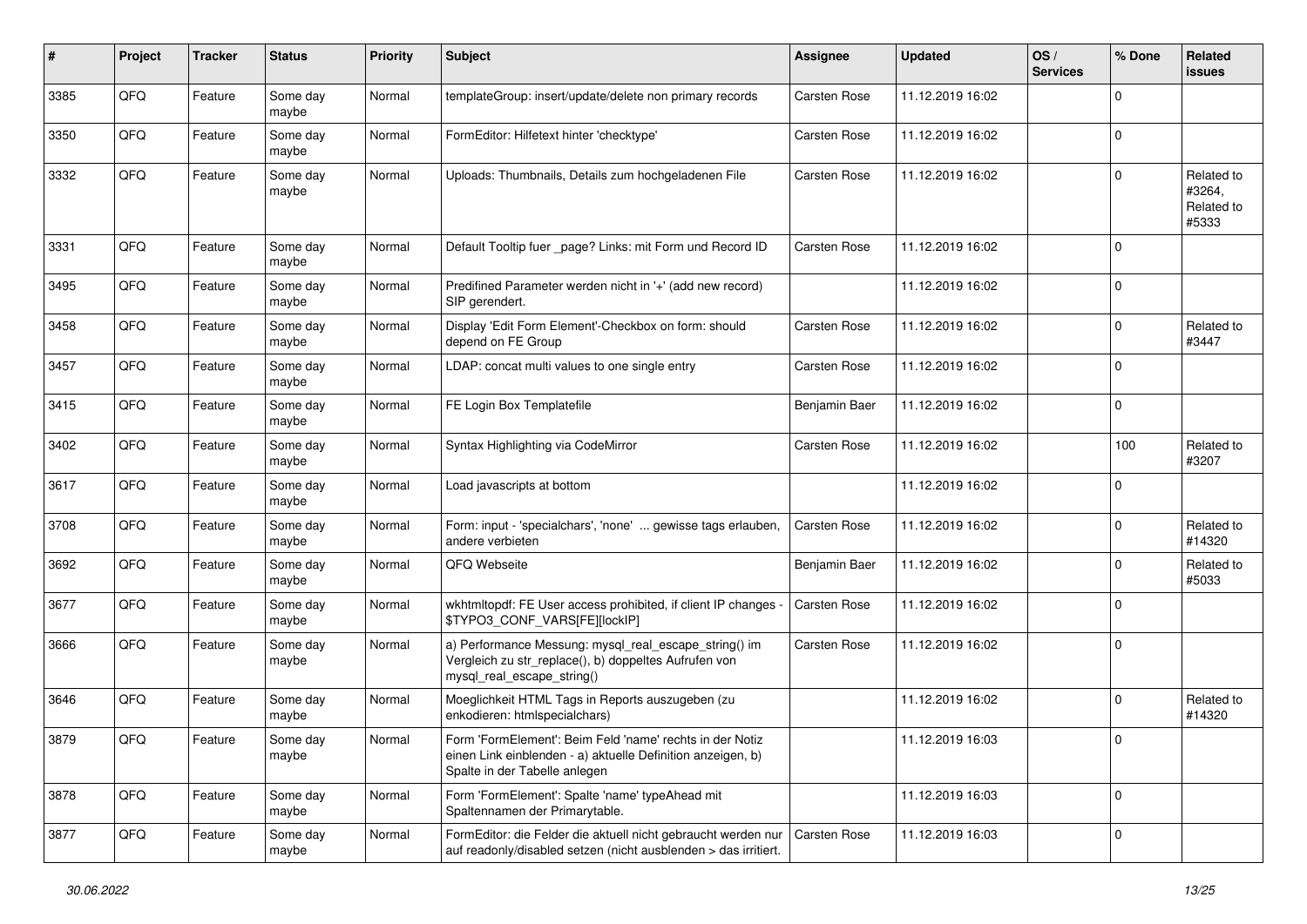| #    | Project | <b>Tracker</b> | <b>Status</b>     | <b>Priority</b> | <b>Subject</b>                                                                                                     | <b>Assignee</b>     | <b>Updated</b>   | OS/<br><b>Services</b> | % Done       | Related<br>issues                           |
|------|---------|----------------|-------------------|-----------------|--------------------------------------------------------------------------------------------------------------------|---------------------|------------------|------------------------|--------------|---------------------------------------------|
| 3941 | QFQ     | Feature        | Some day<br>maybe | Normal          | sqlAfter: es sollten mehrere moeglich sein                                                                         | <b>Carsten Rose</b> | 11.12.2019 16:03 |                        | 0            | Related to<br>#3942                         |
| 3905 | QFQ     | Feature        | Some day<br>maybe | Normal          | Documentation: Best Practice anhand eines Online<br>Bewerbungstools                                                | <b>Carsten Rose</b> | 11.12.2019 16:03 |                        | $\mathbf{0}$ |                                             |
| 3900 | QFQ     | Feature        | Some day<br>maybe | Normal          | Extend documentation of 'Copy / Paste'                                                                             | Carsten Rose        | 11.12.2019 16:03 |                        | 0            | Related to<br>#3899                         |
| 3991 | QFQ     | Feature        | Some day<br>maybe | Normal          | report: Columnname '_skipWrap' skips 'fbeg', 'fend'                                                                | <b>Carsten Rose</b> | 11.12.2019 16:03 |                        | $\mathbf{0}$ |                                             |
| 3947 | QFQ     | Feature        | Some day<br>maybe | Normal          | Attack detectect: logout current user                                                                              | <b>Carsten Rose</b> | 11.12.2019 16:03 |                        | 0            | Related to<br>#5458,<br>Related to<br>#6299 |
| 3942 | QFQ     | Feature        | Some day<br>maybe | Normal          | Action Elemente: neu generierte IDs via FE weitergeben                                                             | <b>Carsten Rose</b> | 11.12.2019 16:03 |                        | $\Omega$     | Related to<br>#3941                         |
| 4027 | QFQ     | Feature        | Some day<br>maybe | Normal          | Missing: orange 'check' / 'bullet'                                                                                 |                     | 11.12.2019 16:03 |                        | $\Omega$     |                                             |
| 4026 | QFQ     | Feature        | Some day<br>maybe | Normal          | sqlLog.sql: log number of FE.id                                                                                    | Carsten Rose        | 11.12.2019 16:03 |                        | $\Omega$     | Related to<br>#5458                         |
| 4197 | QFQ     | Feature        | Some day<br>maybe | Normal          | Unit Test fuer JSON Stream von QuickFormQuery.php ><br>doForm()                                                    | Carsten Rose        | 11.12.2019 16:03 |                        | 0            |                                             |
| 4259 | QFQ     | Feature        | Some day<br>maybe | Normal          | Instant trigger a cron job                                                                                         | <b>Carsten Rose</b> | 11.12.2019 16:03 |                        | $\mathbf{0}$ |                                             |
| 1623 | QFQ     | Feature        | Some day<br>maybe | Normal          | RealURL                                                                                                            |                     | 11.12.2019 16:03 |                        | 30           |                                             |
| 1510 | QFQ     | Feature        | Some day<br>maybe | Normal          | jquery von google laden, falls das nicht geht lokal                                                                |                     | 11.12.2019 16:03 |                        | $\Omega$     |                                             |
| 1253 | QFQ     | Feature        | Some day<br>maybe | Normal          | QF: Colorpicker                                                                                                    |                     | 11.12.2019 16:03 |                        | $\Omega$     |                                             |
| 1251 | QFQ     | Feature        | Some day<br>maybe | Normal          | QF: Combo                                                                                                          |                     | 11.12.2019 16:03 |                        | $\Omega$     |                                             |
| 1946 | QFQ     | Feature        | Some day<br>maybe | Normal          | Kontrolle ob der ReadOnly Modus bei den<br>Formularelementen korrekt implementiert ist                             | Carsten Rose        | 11.12.2019 16:03 |                        | $\Omega$     |                                             |
| 1635 | QFQ     | Feature        | Some day<br>maybe | Normal          | QFQ Extension content record: weitere Optionen einblenden.                                                         | <b>Carsten Rose</b> | 11.12.2019 16:03 |                        | $\Omega$     |                                             |
| 2084 | QFQ     | Feature        | Some day<br>maybe | Normal          | Mailto mit encryption: Subrecord                                                                                   | Carsten Rose        | 11.12.2019 16:03 |                        | $\mathbf 0$  | Related to<br>#2082                         |
| 2995 | QFQ     | Feature        | Some day<br>maybe | Normal          | Dropdown JQuery Plugin: 'chosen' - Moeglichkeit um Select<br>Listen mehr Funktion zu geben. Kein Bootstrap noetig. | Carsten Rose        | 11.12.2019 16:03 |                        | 0            |                                             |
| 2950 | QFQ     | Feature        | Some day<br>maybe | Normal          | Inhalt QFQ Records als File                                                                                        |                     | 11.12.2019 16:03 |                        | $\mathbf 0$  |                                             |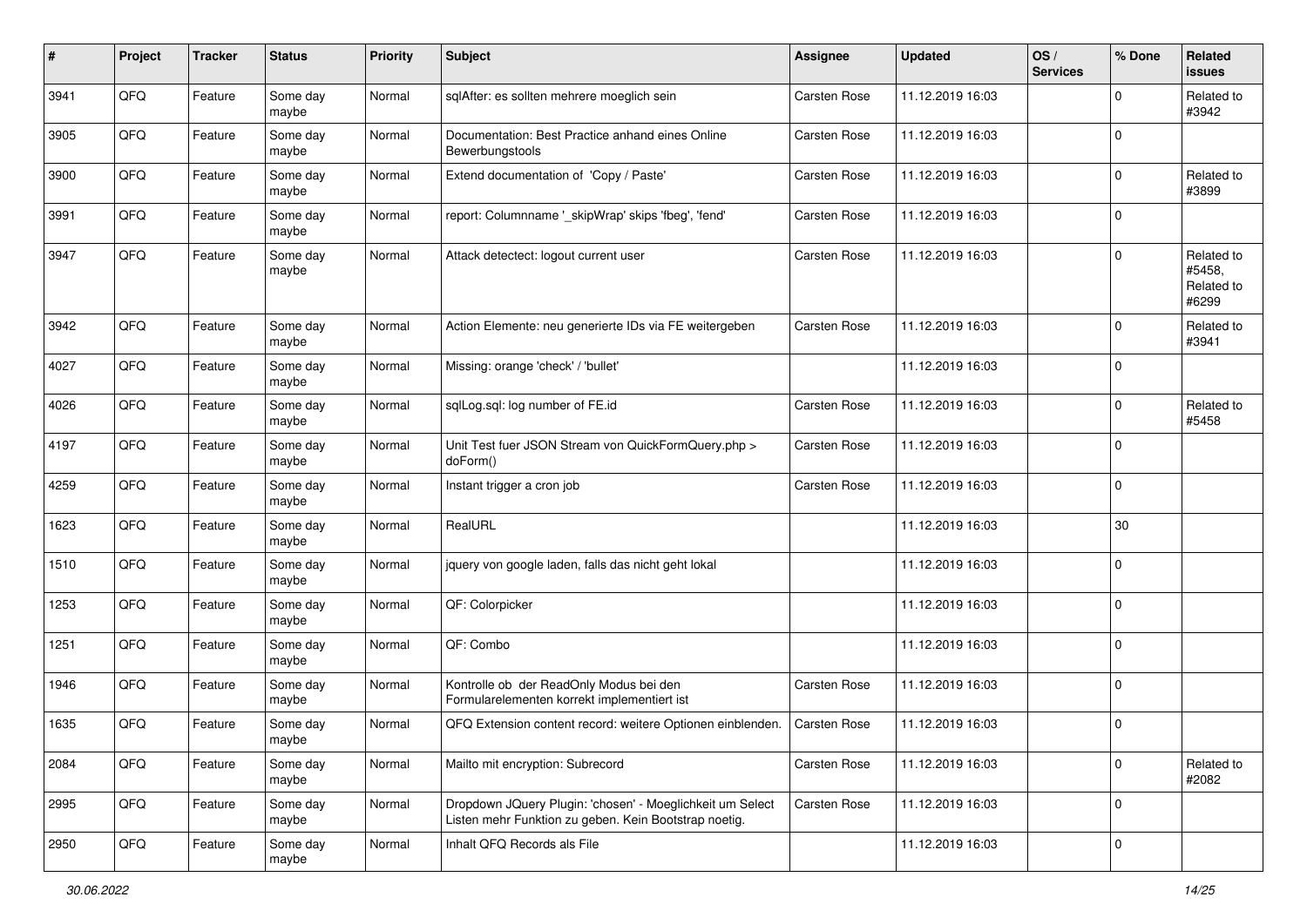| ∦    | Project | <b>Tracker</b> | <b>Status</b>     | <b>Priority</b> | <b>Subject</b>                                                                                                                        | <b>Assignee</b>     | <b>Updated</b>   | OS/<br><b>Services</b> | % Done      | Related<br><b>issues</b>                    |
|------|---------|----------------|-------------------|-----------------|---------------------------------------------------------------------------------------------------------------------------------------|---------------------|------------------|------------------------|-------------|---------------------------------------------|
| 3216 | QFQ     | Feature        | Some day<br>maybe | Normal          | dynamic update für checkbox label2                                                                                                    | <b>Carsten Rose</b> | 11.12.2019 16:03 |                        | 0           | Related to<br>#2081                         |
| 3267 | QFQ     | Feature        | Some day<br>maybe | Normal          | 2 Forms auf einer Seite: real + Read only                                                                                             | Carsten Rose        | 11.12.2019 16:03 |                        | $\Omega$    |                                             |
| 4023 | QFQ     | Feature        | <b>New</b>        | Normal          | prepared statements - FE action: salveld, sqlInsert,<br>sqlUpdate, sqlDelete, sqlBefore, sqlAfter                                     | Carsten Rose        | 11.12.2019 16:15 |                        | $\Omega$    |                                             |
| 2361 | QFQ     | Feature        | New               | Normal          | Logging wer/wann/wo welches Formular aufgerufen hat                                                                                   | <b>Carsten Rose</b> | 11.12.2019 16:15 |                        | $\Omega$    | Related to<br>#4432,<br>Related to<br>#7480 |
| 7480 | QFQ     | Feature        | <b>New</b>        | Normal          | Record History (Undo / Redo)                                                                                                          | <b>Carsten Rose</b> | 11.12.2019 16:16 |                        | $\Omega$    | Related to<br>#2361                         |
| 6602 | QFQ     | Feature        | <b>New</b>        | Normal          | Formlet: in Report auf Mausklick ein mini-form oeffnen                                                                                | <b>Carsten Rose</b> | 11.12.2019 16:16 |                        | 0           |                                             |
| 8702 | QFQ     | Feature        | <b>New</b>        | Normal          | Load Record which is locked: missing user info                                                                                        | <b>Carsten Rose</b> | 11.12.2019 16:16 |                        | $\Omega$    | Related to<br>#9789                         |
| 9777 | QFQ     | Feature        | <b>New</b>        | Normal          | Logging QFQ Variables                                                                                                                 | Carsten Rose        | 16.12.2019 17:17 |                        | 0           |                                             |
| 9853 | QFQ     | Feature        | <b>New</b>        | Normal          | Check das SQL / QFQ / Mail Logfile geschrieben wird                                                                                   |                     | 09.01.2020 11:15 |                        | 0           |                                             |
| 9927 | QFQ     | Feature        | New               | Normal          | QFQ Update: a) Update nur machen wenn BE User<br>eingeloggt ist., b) Bei Fehler genaue Meldung welcher<br>Updateschritt Probleme hat. | <b>Carsten Rose</b> | 22.01.2020 12:59 |                        | 0           |                                             |
| 7660 | QFQ     | Feature        | <b>New</b>        | Normal          | IMAP: import mails to DB, move / delete mails                                                                                         | <b>Carsten Rose</b> | 01.02.2020 09:52 |                        | 0           |                                             |
| 5782 | QFQ     | Feature        | <b>New</b>        | Normal          | NextCloud API                                                                                                                         | Carsten Rose        | 01.02.2020 10:02 |                        | 0           |                                             |
| 7920 | QFQ     | Feature        | <b>New</b>        | Normal          | FE: Syntax Highlight, Zeinlenumbruch                                                                                                  | <b>Carsten Rose</b> | 01.02.2020 10:03 |                        | 0           |                                             |
| 5942 | QFQ     | Feature        | Priorize          | Normal          | 'L' and 'type': append to links, generate via 'link' by using 'u:'                                                                    | <b>Carsten Rose</b> | 01.02.2020 10:13 |                        | $\Omega$    |                                             |
| 7522 | QFQ     | Feature        | Priorize          | Normal          | Inserting default index.html to folder (Avoid Apache Indexing)                                                                        | <b>Carsten Rose</b> | 01.02.2020 10:13 |                        | $\mathbf 0$ |                                             |
| 7290 | QFQ     | Feature        | Priorize          | Normal          | FormEditor: title as textarea if LEN(title)>60                                                                                        | Carsten Rose        | 01.02.2020 10:13 |                        | $\Omega$    | Blocked by<br>#7682                         |
| 7217 | QFQ     | Feature        | Priorize          | Normal          | Download: notice User if `_sip=?` is missing                                                                                          | <b>Carsten Rose</b> | 01.02.2020 10:13 |                        | $\Omega$    |                                             |
| 6998 | QFQ     | Feature        | Priorize          | Normal          | Form: with debug=on show column information as tooltip of<br>column label                                                             | Carsten Rose        | 01.02.2020 10:13 |                        | 0           |                                             |
| 8585 | QFQ     | Feature        | Priorize          | Normal          | Enhance Error message for 'unknown form'                                                                                              | <b>Carsten Rose</b> | 01.02.2020 10:13 |                        | $\Omega$    |                                             |
| 8584 | QFQ     | Feature        | Priorize          | Normal          | FE 'Action' - never assign to Container (except Template)<br>Group)                                                                   | Carsten Rose        | 01.02.2020 10:13 |                        | $\mathbf 0$ |                                             |
| 8034 | QFQ     | Feature        | Priorize          | Normal          | FormElement 'data': 22.22.2222 should not be accepted                                                                                 | Carsten Rose        | 01.02.2020 10:13 |                        | 0           |                                             |
| 7630 | QFQ     | Feature        | Priorize          | Normal          | detailed error message for simple upload                                                                                              | Carsten Rose        | 01.02.2020 10:13 |                        | 0           |                                             |
| 9900 | QFQ     | Feature        | Priorize          | Normal          | Generic API Call: tt-content record >> JSON                                                                                           | Carsten Rose        | 01.02.2020 10:13 |                        | 0           |                                             |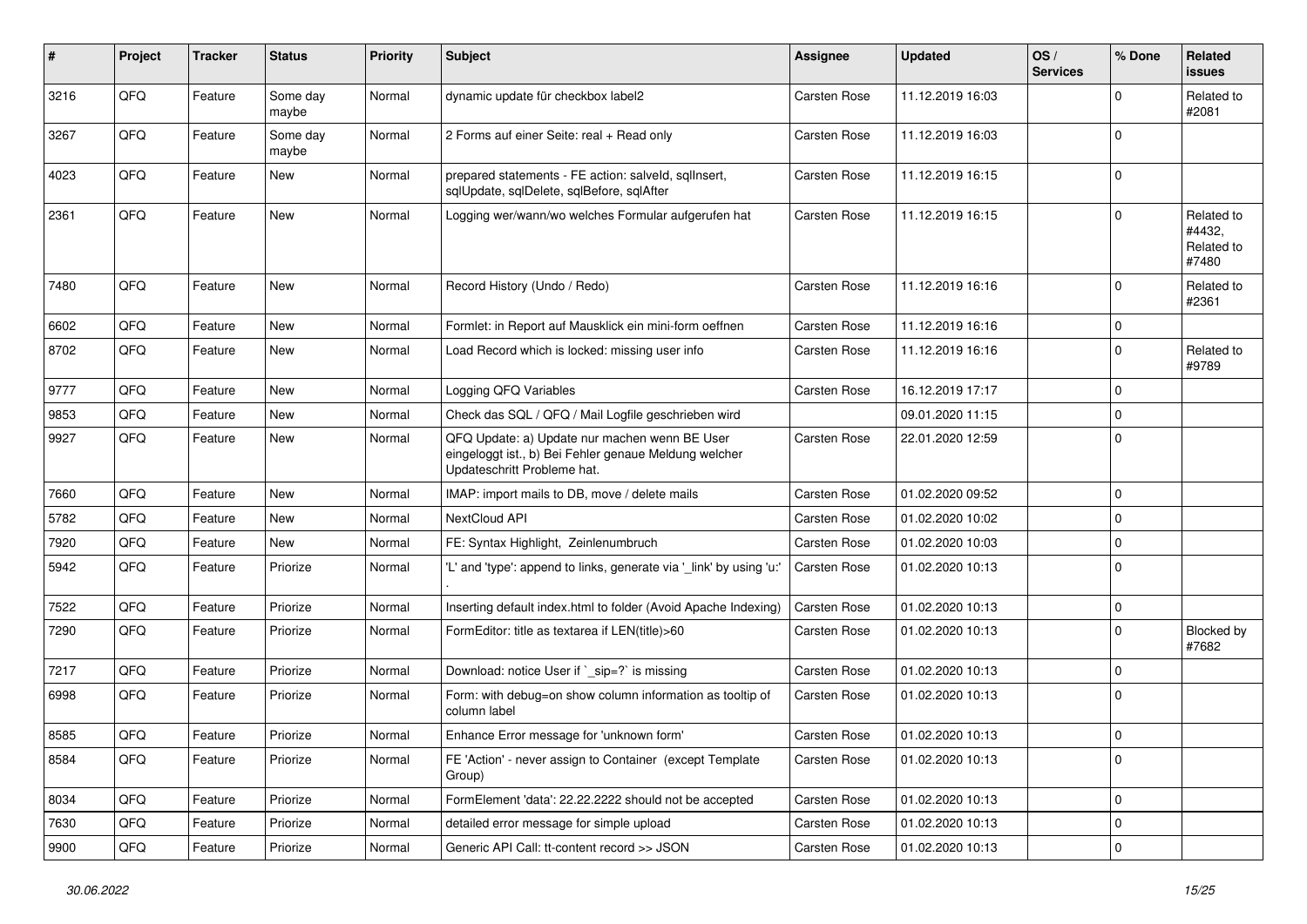| $\vert$ # | Project | <b>Tracker</b> | <b>Status</b>     | <b>Priority</b> | <b>Subject</b>                                                                                    | Assignee            | <b>Updated</b>   | OS/<br><b>Services</b> | % Done       | Related<br>issues   |
|-----------|---------|----------------|-------------------|-----------------|---------------------------------------------------------------------------------------------------|---------------------|------------------|------------------------|--------------|---------------------|
| 9983      | QFQ     | Feature        | <b>New</b>        | Normal          | Report Notation: new keyword 'range'                                                              | <b>Carsten Rose</b> | 01.02.2020 15:55 |                        | $\Omega$     |                     |
| 10014     | QFQ     | Feature        | <b>New</b>        | Normal          | Manual.rst: describe behaviour and process order of<br>fillStoreVar, slaveId, sqlBefore,          | Carsten Rose        | 01.02.2020 22:31 |                        | $\Omega$     |                     |
| 9928      | QFQ     | Feature        | Priorize          | Normal          | SpecialColumnName: a) Deprecated: ' AS "_+tag " ', b)<br>New: ' AS "_ <tag1><tag2>"</tag2></tag1> | <b>Carsten Rose</b> | 01.02.2020 23:17 |                        | $\Omega$     | Related to<br>#9929 |
| 8277      | QFQ     | Feature        | Priorize          | Normal          | fe.parameter.default=                                                                             | <b>Carsten Rose</b> | 01.02.2020 23:17 |                        | $\mathbf 0$  | Related to<br>#8113 |
| 9968      | QFQ     | Feature        | Priorize          | Normal          | Tooltip in Links for Developer                                                                    | Carsten Rose        | 01.02.2020 23:17 |                        | $\mathbf{0}$ |                     |
| 5389      | QFQ     | Feature        | Some day<br>maybe | Normal          | QFQ Design: Multline label / note                                                                 | Benjamin Baer       | 01.02.2020 23:19 |                        | $\mathbf 0$  |                     |
| 5132      | QFQ     | Feature        | Some day<br>maybe | Normal          | Error Message sendmail missing attachment: more details                                           | Carsten Rose        | 01.02.2020 23:19 |                        | $\Omega$     |                     |
| 4872      | QFQ     | Feature        | Some day<br>maybe | Normal          | Fields of Typo3 page available in STORE_TYPO3                                                     | <b>Carsten Rose</b> | 01.02.2020 23:19 |                        | $\Omega$     |                     |
| 4869      | QFQ     | Feature        | Some day<br>maybe | Normal          | Dynamic Update (show, hide, readonly?, required?) for<br><b>Template Group Elements</b>           | Carsten Rose        | 01.02.2020 23:19 |                        | $\mathbf{0}$ | Related to<br>#4865 |
| 4606      | QFQ     | Feature        | Some day<br>maybe | Normal          | link: qualifier to render bootstrap button                                                        | Carsten Rose        | 01.02.2020 23:19 |                        | $\Omega$     |                     |
| 5852      | QFQ     | Feature        | Some day<br>maybe | Normal          | Logging: mail.log / sql.log - im FE anzeigen und via AJAX<br>aktualisieren                        | Carsten Rose        | 01.02.2020 23:19 |                        | $\Omega$     | Related to<br>#5885 |
| 5805      | QFQ     | Feature        | Some day<br>maybe | Normal          | TypeAHead SQL value instead of key stored                                                         |                     | 01.02.2020 23:19 |                        | 0            | Related to<br>#5444 |
| 5579      | QFQ     | Feature        | Some day<br>maybe | Normal          | Enhance Doc / Presentation: variable type 'link column type'                                      | <b>Carsten Rose</b> | 01.02.2020 23:19 |                        | $\Omega$     |                     |
| 7100      | QFQ     | Feature        | Some day<br>maybe | Normal          | Download: log access, max downloads, time limit                                                   |                     | 01.02.2020 23:19 |                        | $\mathbf 0$  |                     |
| 6704      | QFQ     | Feature        | Some day<br>maybe | Normal          | Upload Mode: Bilder in Notizen rechts sollen aktuellen<br>Upload repräsentieren.                  |                     | 01.02.2020 23:19 |                        | $\Omega$     | Related to<br>#3264 |
| 6084      | QFQ     | Feature        | Some day<br>maybe | Normal          | New escape type: 'D' - convert date                                                               |                     | 01.02.2020 23:19 |                        | $\Omega$     |                     |
| 5983      | QFQ     | Feature        | Some day<br>maybe | Normal          | Form Submit (save & update): normalize date/-time FE                                              | Carsten Rose        | 01.02.2020 23:19 |                        | $\Omega$     |                     |
| 5923      | QFQ     | Feature        | Some day<br>maybe | Normal          | fillStoreSystemBySqlLate                                                                          |                     | 01.02.2020 23:19 |                        | $\Omega$     |                     |
| 5895      | QFQ     | Feature        | Some day<br>maybe | Normal          | Tutorial: List of all QFQ Features                                                                |                     | 01.02.2020 23:19 |                        | $\Omega$     |                     |
| 5893      | QFQ     | Feature        | Some day<br>maybe | Normal          | Edit on double-click                                                                              |                     | 01.02.2020 23:19 |                        | $\Omega$     | Related to<br>#5894 |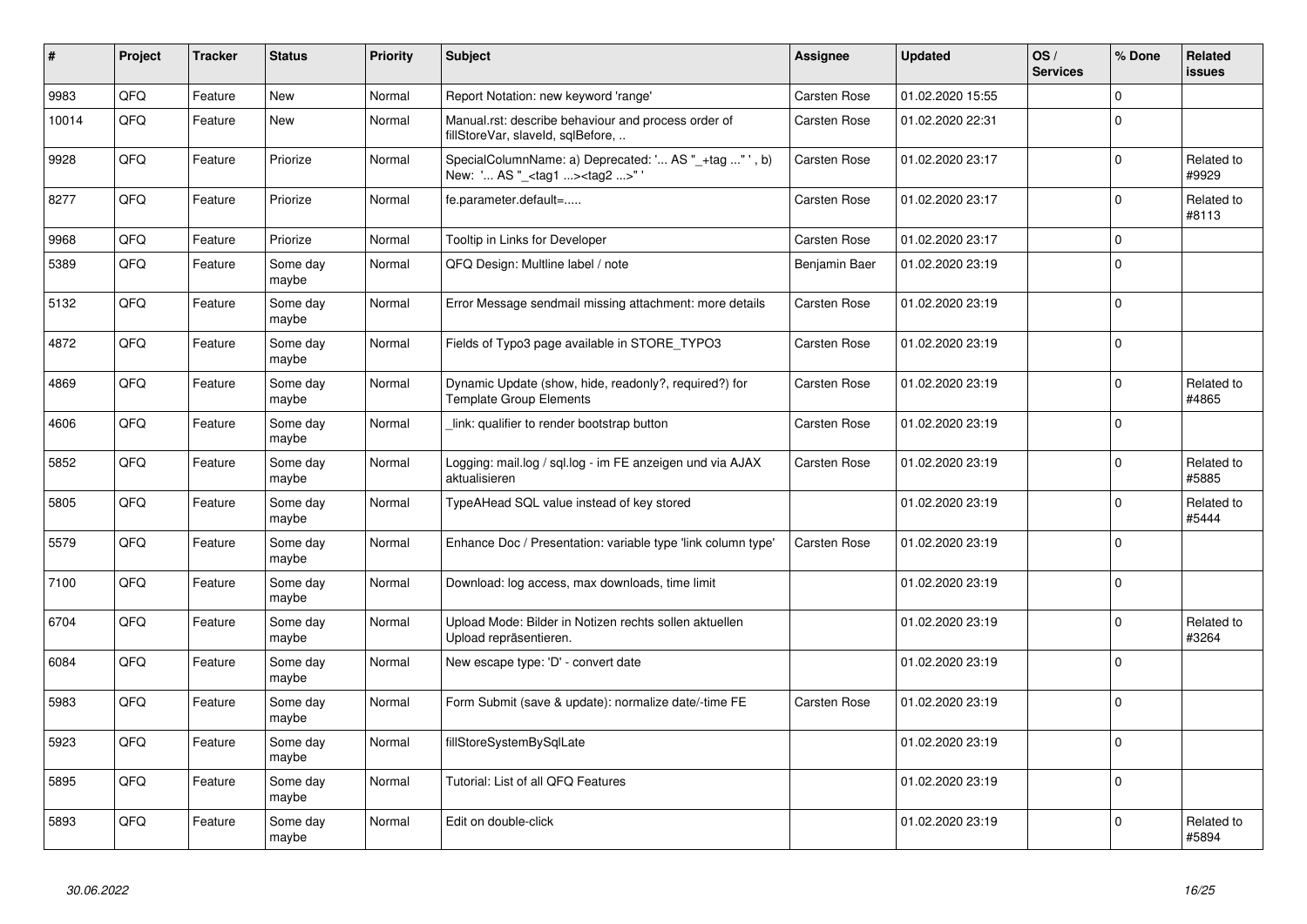| #    | Project | <b>Tracker</b> | <b>Status</b>     | <b>Priority</b> | <b>Subject</b>                                                                                                          | <b>Assignee</b>     | <b>Updated</b>   | OS/<br><b>Services</b> | % Done      | Related<br>issues                           |
|------|---------|----------------|-------------------|-----------------|-------------------------------------------------------------------------------------------------------------------------|---------------------|------------------|------------------------|-------------|---------------------------------------------|
| 8522 | QFQ     | Feature        | Some day<br>maybe | Normal          | build QFQ - npm warnings                                                                                                | Benjamin Baer       | 01.02.2020 23:19 |                        | 50          |                                             |
| 8056 | QFQ     | Feature        | Some day<br>maybe | Normal          | Termin Organisation (Reservation)                                                                                       |                     | 01.02.2020 23:19 |                        | $\Omega$    | Related to<br>#8658                         |
| 7921 | QFQ     | Feature        | Some day<br>maybe | Normal          | Rest API Export: URL kuerzer machen                                                                                     |                     | 01.02.2020 23:19 |                        | 0           |                                             |
| 4439 | QFQ     | Feature        | Some day<br>maybe | Normal          | Log: report all actions fired by an FE Element, incl. the<br>original directive (slaveld, sqllnsert, )                  |                     | 01.02.2020 23:20 |                        | $\Omega$    | Related to<br>#4432,<br>Related to<br>#5458 |
| 4435 | QFQ     | Feature        | Some day<br>maybe | Normal          | Report: striptags - specify allowed tags                                                                                |                     | 01.02.2020 23:20 |                        | $\Omega$    |                                             |
| 4433 | QFQ     | Feature        | Some day<br>maybe | Normal          | Log when SIP will be destroyed by QFQ for any (security)<br>reason                                                      |                     | 01.02.2020 23:20 |                        | $\Omega$    | Related to<br>#4432,<br>Related to<br>#5458 |
| 4330 | QFQ     | Feature        | Some day<br>maybe | Normal          | Error Message: report missing {{ / }} in sqlUpdate, sqlInsert,<br>sqlDelete, sqlAfter, sqlBefore in FE action elements. | <b>Carsten Rose</b> | 01.02.2020 23:20 |                        | 0           |                                             |
| 1234 | QFQ     | Feature        | Some day<br>maybe | Normal          | QF: Record numbering: Im Grid soll in Spalte 1optional die<br>laufende Nummer der Records angezeigt werden.             |                     | 01.02.2020 23:20 |                        | $\Omega$    |                                             |
| 955  | QFQ     | Feature        | Some day<br>maybe | Normal          | QF: Notizen vor/nach dem Form                                                                                           |                     | 01.02.2020 23:20 |                        | $\mathbf 0$ |                                             |
| 5455 | QFQ     | Feature        | Some day<br>maybe | Normal          | Mail Redirects grld abhaengig                                                                                           |                     | 01.02.2020 23:20 |                        | $\Omega$    |                                             |
| 5428 | QFQ     | Feature        | Some day<br>maybe | Normal          | secure thumbnail: late render on access.                                                                                | <b>Carsten Rose</b> | 01.02.2020 23:20 |                        | $\Omega$    |                                             |
| 5342 | QFQ     | Feature        | Some day<br>maybe | Normal          | link - with HTML Attributes                                                                                             |                     | 01.02.2020 23:20 |                        | $\Omega$    | Related to<br>#14077                        |
| 5024 | QFQ     | Feature        | Some day<br>maybe | Normal          | Fabric: Generate PDF with edits                                                                                         | Benjamin Baer       | 01.02.2020 23:20 |                        | 0           | Related to<br>#10704                        |
| 4816 | QFQ     | Feature        | Some day<br>maybe | Normal          | Templates for QFQ Reports (Tables, Radios, )                                                                            |                     | 01.02.2020 23:20 |                        | 0           |                                             |
| 4757 | QFQ     | Feature        | Some day<br>maybe | Normal          | Test subrecord: download links ok? Links ok?                                                                            | Carsten Rose        | 01.02.2020 23:20 |                        | $\Omega$    |                                             |
| 4652 | QFQ     | Feature        | Some day<br>maybe | Normal          | UZH CD: Weiterleitung auf benutzerdefinierte 403/404 Seite                                                              | Carsten Rose        | 01.02.2020 23:20 |                        | $\mathbf 0$ |                                             |
| 5851 | QFQ     | Feature        | Some day<br>maybe | Normal          | Queue System implementieren: MQTT, RabbitMQ                                                                             |                     | 01.02.2020 23:20 |                        | 0           | Related to<br>#5715                         |
| 5850 | QFQ     | Feature        | Some day<br>maybe | Normal          | Deployment: In QFQ Doc best practice fuer zeitgemaesses<br>Deployment beschreiben                                       |                     | 01.02.2020 23:20 |                        | 0           |                                             |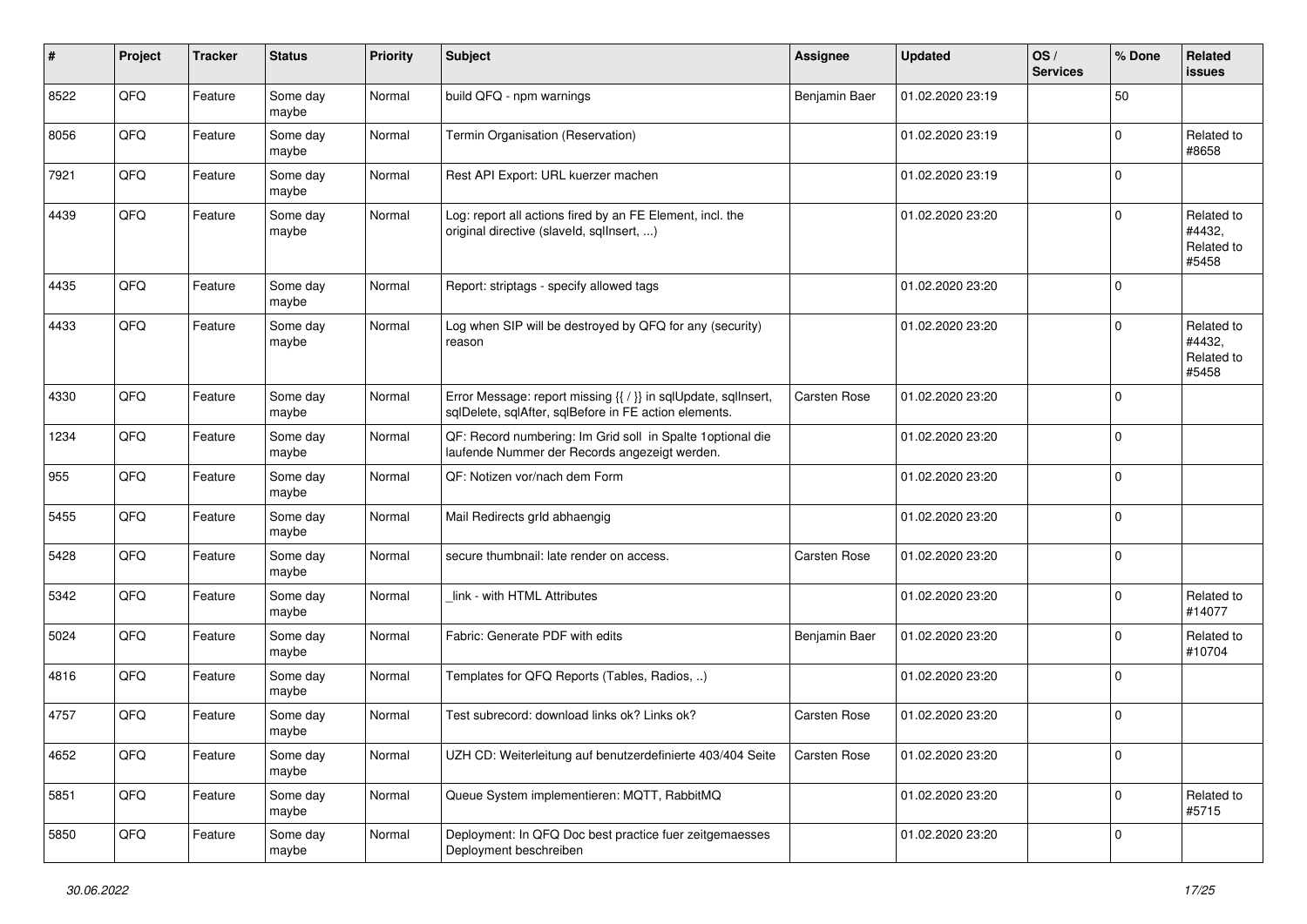| #    | Project    | <b>Tracker</b> | <b>Status</b>     | <b>Priority</b> | <b>Subject</b>                                                                                                                                                | <b>Assignee</b>     | <b>Updated</b>   | OS/<br><b>Services</b> | % Done      | Related<br><b>issues</b>                    |
|------|------------|----------------|-------------------|-----------------|---------------------------------------------------------------------------------------------------------------------------------------------------------------|---------------------|------------------|------------------------|-------------|---------------------------------------------|
| 5665 | QFQ        | Feature        | Some day<br>maybe | Normal          | Versuch das '{{!' nicht mehr noetig ist.                                                                                                                      | Carsten Rose        | 01.02.2020 23:20 |                        | U           | Related to<br>#7432,<br>Related to<br>#7434 |
| 4443 | <b>OFO</b> | Feature        | Some day<br>maybe | Normal          | Form: multiple secondary tables                                                                                                                               |                     | 01.02.2020 23:20 |                        | $\Omega$    |                                             |
| 4365 | QFQ        | Feature        | Some day<br>maybe | Normal          | Multi Language: new way of config                                                                                                                             | Carsten Rose        | 01.02.2020 23:20 |                        | $\Omega$    |                                             |
| 4343 | QFQ        | Feature        | Some day<br>maybe | Normal          | Link: Classifier to add 'attributes'                                                                                                                          | <b>Carsten Rose</b> | 01.02.2020 23:20 |                        | $\Omega$    | Related to<br>#14077                        |
| 4650 | QFQ        | Feature        | Some day<br>maybe | Normal          | Convert html to doc/rtf                                                                                                                                       | <b>Carsten Rose</b> | 01.02.2020 23:20 |                        | $\Omega$    | Related to<br>#10704                        |
| 4640 | QFQ        | Feature        | Some day<br>maybe | Normal          | Rename System Forms                                                                                                                                           |                     | 01.02.2020 23:20 |                        | $\Omega$    |                                             |
| 4627 | QFQ        | Feature        | Some day<br>maybe | Normal          | dbupdate: all tables - check 'create', 'modified' if it is possible<br>to change to default 'CURRENT_TIMESTAMP' and modified<br>'ON UPDATE CURRENT_TIMESTAMP' |                     | 01.02.2020 23:20 |                        | $\Omega$    |                                             |
| 4626 | QFQ        | Feature        | Some day<br>maybe | Normal          | Mobile View: 'classBody=qfq-form-right' makes no sense                                                                                                        |                     | 01.02.2020 23:20 |                        | $\mathbf 0$ |                                             |
| 4551 | QFQ        | Feature        | Some day<br>maybe | Normal          | Set 'pills' via dynamicUpdate to show/hide/disabled                                                                                                           |                     | 01.02.2020 23:20 |                        | 0           | Related to<br>#3752                         |
| 4536 | QFQ        | Feature        | Some day<br>maybe | Normal          | FE upload: problem with delete if mutliple uploads an<br>FE.name="                                                                                            |                     | 01.02.2020 23:20 |                        | $\Omega$    |                                             |
| 4446 | QFQ        | Feature        | Some day<br>maybe | Normal          | New FE get same feldContainerId as last modifed FE                                                                                                            |                     | 01.02.2020 23:20 |                        | $\mathbf 0$ |                                             |
| 5892 | QFQ        | Feature        | Some day<br>maybe | Normal          | QFQ should use T3 API to manipulate FE GROUP<br>membership                                                                                                    |                     | 01.02.2020 23:20 |                        | $\Omega$    |                                             |
| 5480 | QFQ        | Feature        | Some day<br>maybe | Normal          | QFQ: Dokumentation mit Screenshots versehen                                                                                                                   | <b>Carsten Rose</b> | 01.02.2020 23:20 |                        | $\Omega$    | Related to<br>#9879                         |
| 5452 | QFQ        | Feature        | Some day<br>maybe | Normal          | Thumbnails from PDF: bad quality                                                                                                                              |                     | 01.02.2020 23:20 |                        | $\Omega$    |                                             |
| 4719 | QFQ        | Feature        | Some day<br>maybe | Normal          | Custom Message in Client in case of 'Browser tab close,<br>modification will be lost'                                                                         |                     | 01.02.2020 23:20 |                        | $\Omega$    |                                             |
| 3504 | QFQ        | Feature        | <b>New</b>        | Normal          | Logging: welche Action FEs werden wann wie ausgefuehrt                                                                                                        | <b>Carsten Rose</b> | 01.02.2020 23:21 |                        | $\Omega$    | Related to<br>#5458,<br>Related to<br>#4092 |
| 5131 | QFQ        | Feature        | <b>New</b>        | Normal          | Activate Spin Gear ('wait/busy' indicator) via LINK attribute                                                                                                 | <b>Carsten Rose</b> | 01.02.2020 23:21 |                        | $\Omega$    |                                             |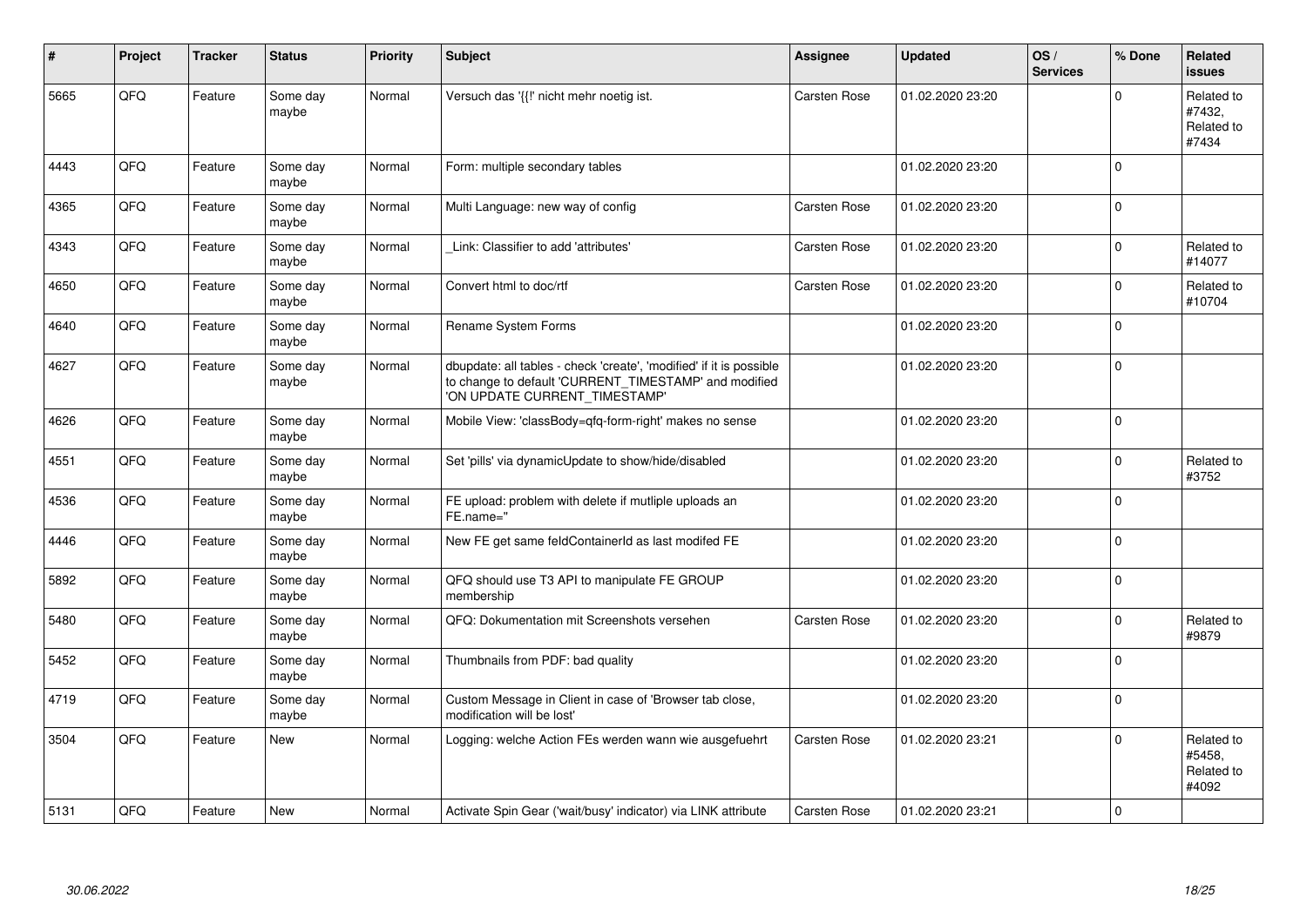| #    | Project | <b>Tracker</b> | <b>Status</b>     | <b>Priority</b> | <b>Subject</b>                                                                                                             | <b>Assignee</b>     | <b>Updated</b>   | OS/<br><b>Services</b> | % Done      | Related<br>issues                           |
|------|---------|----------------|-------------------|-----------------|----------------------------------------------------------------------------------------------------------------------------|---------------------|------------------|------------------------|-------------|---------------------------------------------|
| 4250 | QFQ     | Feature        | <b>New</b>        | Normal          | AutoCron in QFQ via PHP                                                                                                    | <b>Carsten Rose</b> | 01.02.2020 23:21 |                        | U           | Related to<br>#3292,<br>Related to<br>#3291 |
| 6437 | QFQ     | Feature        | <b>New</b>        | Normal          | Neuer Mode Button bei FormElementen                                                                                        | <b>Carsten Rose</b> | 01.02.2020 23:21 |                        | $\Omega$    | Related to<br>#9668,<br>Blocked by<br>#9678 |
| 6292 | QFQ     | Feature        | <b>New</b>        | Normal          | Download: File speichern mit Hash aber original Filename in<br>der Datenbank vermerken fuer Downloads                      | <b>Carsten Rose</b> | 01.02.2020 23:21 |                        | $\Omega$    |                                             |
| 6289 | QFQ     | Feature        | <b>New</b>        | Normal          | Form: Log                                                                                                                  | Carsten Rose        | 01.02.2020 23:21 |                        | $\Omega$    |                                             |
| 6765 | QFQ     | Feature        | <b>New</b>        | Normal          | Moeglichkeit via QFQ eigene Logs zu schreiben                                                                              | <b>Carsten Rose</b> | 01.02.2020 23:21 |                        | $\mathbf 0$ |                                             |
| 6609 | QFQ     | Feature        | New               | Normal          | Formlet: JSON API erweitern                                                                                                | <b>Carsten Rose</b> | 01.02.2020 23:21 |                        | 50          |                                             |
| 6594 | QFQ     | Feature        | <b>New</b>        | Normal          | Excel: on download, check if there is a valid sip                                                                          | <b>Carsten Rose</b> | 01.02.2020 23:21 |                        | 0           |                                             |
| 7119 | QFQ     | Feature        | <b>New</b>        | Normal          | Upload: scaleDownWidth, scaleDownHeight                                                                                    | <b>Carsten Rose</b> | 01.02.2020 23:21 |                        | 0           |                                             |
| 7102 | QFQ     | Feature        | New               | Normal          | Comment sign in report: '#' and '--'                                                                                       | <b>Carsten Rose</b> | 01.02.2020 23:21 |                        | 0           |                                             |
| 7099 | QFQ     | Feature        | <b>New</b>        | Normal          | Redesign FormEditor                                                                                                        | <b>Carsten Rose</b> | 01.02.2020 23:21 |                        | 0           |                                             |
| 6972 | QFQ     | Feature        | Some day<br>maybe | Normal          | Fabric Clipboard / cross browser tab                                                                                       | Benjamin Baer       | 01.02.2020 23:21 |                        | $\mathbf 0$ |                                             |
| 6970 | QFQ     | Feature        | Some day<br>maybe | Normal          | tablesorter: default fuer 'sortReset' aendern von 'Ctrl' zu 'Alt'                                                          | Benjamin Baer       | 01.02.2020 23:21 |                        | 0           |                                             |
| 6855 | QFQ     | Feature        | <b>New</b>        | Normal          | With {{feUser:U}}!={{feUser:T}}: Save / Delete: only possible<br>with {{feUserSave:U}}='yes' and '{{feUserDelete:U}}='yes' | <b>Carsten Rose</b> | 01.02.2020 23:21 |                        | $\mathbf 0$ |                                             |
| 7481 | QFQ     | Feature        | <b>New</b>        | Normal          | Detect 'BaseUrl' automatically                                                                                             | <b>Carsten Rose</b> | 01.02.2020 23:21 |                        | 0           |                                             |
| 7342 | QFQ     | Feature        | <b>New</b>        | Normal          | add content $=$ hide this                                                                                                  | <b>Carsten Rose</b> | 01.02.2020 23:21 |                        | $\Omega$    |                                             |
| 7280 | QFQ     | Feature        | New               | Normal          | recently used table                                                                                                        | <b>Carsten Rose</b> | 01.02.2020 23:21 |                        | $\mathbf 0$ |                                             |
| 7239 | QFQ     | Feature        | <b>New</b>        | Normal          | TinyMCE: html tag whitelist                                                                                                | <b>Carsten Rose</b> | 01.02.2020 23:21 |                        | $\Omega$    | Related to<br>#14320                        |
| 7175 | QFQ     | Feature        | New               | Normal          | Upload: md5 hash as filename                                                                                               | Carsten Rose        | 01.02.2020 23:21 |                        | 0           |                                             |
| 9602 | QFQ     | Feature        | <b>New</b>        | Normal          | Form definition as JSON                                                                                                    | <b>Carsten Rose</b> | 01.02.2020 23:21 |                        | $\mathbf 0$ | Related to<br>#9600                         |
| 7683 | QFQ     | Feature        | New               | Normal          | Special column names in '{{ SELECT  AS _link }}' should be   Carsten Rose<br>detected                                      |                     | 01.02.2020 23:21 |                        | 0           |                                             |
| 7681 | QFQ     | Feature        | New               | Normal          | Optional switch off 'check for modified record'                                                                            | Carsten Rose        | 01.02.2020 23:21 |                        | $\mathbf 0$ |                                             |
| 7521 | QFQ     | Feature        | New               | Normal          | TemplateGroup: fe.type=upload                                                                                              | Carsten Rose        | 01.02.2020 23:21 |                        | 0           | Related to<br>#9706                         |
| 4082 | QFQ     | Feature        | New               | Normal          | Dynamic Update: modeSql - useful default                                                                                   | Carsten Rose        | 01.02.2020 23:22 |                        | $\mathbf 0$ |                                             |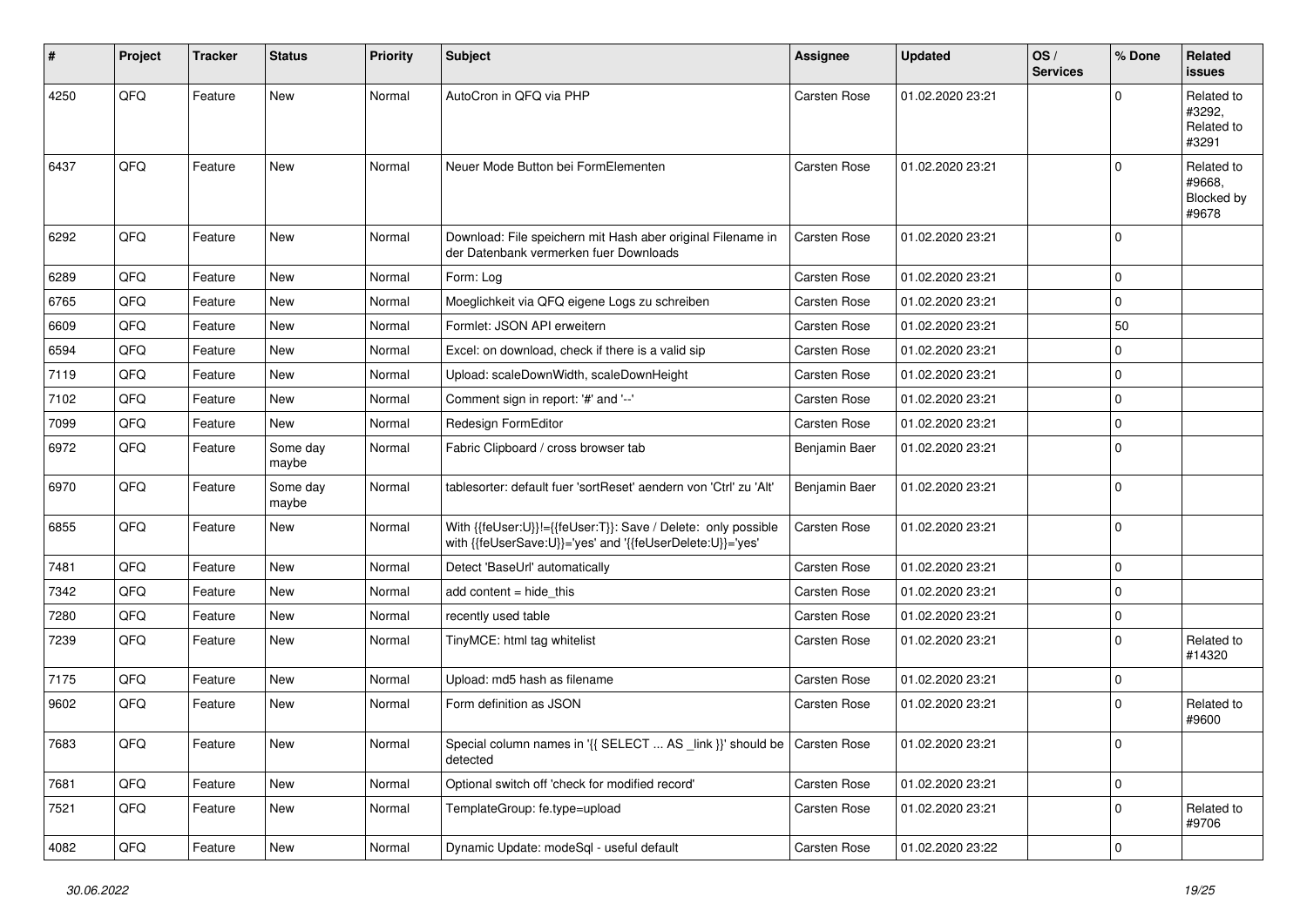| $\vert$ # | Project | <b>Tracker</b> | <b>Status</b>     | <b>Priority</b> | <b>Subject</b>                                                                                         | <b>Assignee</b>     | <b>Updated</b>   | OS/<br><b>Services</b> | % Done       | Related<br>issues                                                    |
|-----------|---------|----------------|-------------------|-----------------|--------------------------------------------------------------------------------------------------------|---------------------|------------------|------------------------|--------------|----------------------------------------------------------------------|
| 7109      | QFQ     | Feature        | <b>New</b>        | Normal          | Dynamic Updates: row/element hide                                                                      | <b>Carsten Rose</b> | 01.02.2020 23:22 |                        | <sup>0</sup> | Has<br>duplicate<br>#4081                                            |
| 6250      | QFQ     | Feature        | In Progress       | Normal          | Enhance layout: a) Subrecord, b) Subrecord-Title                                                       | <b>Carsten Rose</b> | 01.02.2020 23:22 |                        | $\Omega$     | Related to<br>#5391                                                  |
| 7812      | QFQ     | Feature        | <b>New</b>        | Normal          | FE 'Subrecord' - new option 'subrecordShowFilter',<br>'subrecordPaging'                                | <b>Carsten Rose</b> | 01.02.2020 23:22 |                        | $\mathbf 0$  |                                                                      |
| 7730      | QFQ     | Feature        | Priorize          | Normal          | SELECT Box: title in between                                                                           | Benjamin Baer       | 01.02.2020 23:22 |                        | 0            |                                                                      |
| 7520      | QFQ     | Feature        | <b>New</b>        | Normal          | QR Code:  AS _qr ( AS _link)                                                                           | <b>Carsten Rose</b> | 01.02.2020 23:22 |                        | 0            |                                                                      |
| 7519      | QFQ     | Feature        | New               | Normal          | Select: Multi                                                                                          | <b>Carsten Rose</b> | 01.02.2020 23:22 |                        | $\Omega$     |                                                                      |
| 8806      | QFQ     | Feature        | <b>New</b>        | Normal          | SQL Function nl2br                                                                                     | Carsten Rose        | 01.02.2020 23:22 |                        | $\mathbf 0$  |                                                                      |
| 8719      | QFQ     | Feature        | New               | Normal          | extraButtonLock: add support for 0/1                                                                   | <b>Carsten Rose</b> | 01.02.2020 23:22 |                        | $\mathbf 0$  |                                                                      |
| 8336      | QFQ     | Feature        | New               | Normal          | Form > modified > Close New: a) Optional disable popup, b)<br>custom text, c) mode on save: close stay | <b>Carsten Rose</b> | 01.02.2020 23:22 |                        | 0            | Related to<br>#8335                                                  |
| 8089      | QFQ     | Feature        | <b>New</b>        | Normal          | Copy/Paste for FormElements                                                                            | <b>Carsten Rose</b> | 01.02.2020 23:22 |                        | $\mathbf 0$  |                                                                      |
| 7924      | QFQ     | Feature        | New               | Normal          | Radio/Checkbox with Tooltip                                                                            | <b>Carsten Rose</b> | 01.02.2020 23:22 |                        | 0            |                                                                      |
| 9130      | QFQ     | Feature        | Some day<br>maybe | Normal          | tablesorter: Automatic Row numbering / Zeilenummer                                                     | Benjamin Baer       | 01.02.2020 23:22 |                        | $\Omega$     |                                                                      |
| 9129      | QFQ     | Feature        | <b>New</b>        | Normal          | sqlValidate: Message as notification, not as error                                                     | Carsten Rose        | 01.02.2020 23:22 |                        | $\Omega$     | Related to<br>#9128                                                  |
| 9128      | QFQ     | Feature        | <b>New</b>        | Normal          | Error Message: not replaced variables- a) replace back to '{',<br>b) underline                         | <b>Carsten Rose</b> | 01.02.2020 23:22 |                        | $\Omega$     | Related to<br>#9129                                                  |
| 8975      | QFQ     | Feature        | <b>New</b>        | Normal          | Report Notation: 2.0                                                                                   | <b>Carsten Rose</b> | 01.02.2020 23:22 |                        | $\Omega$     | Related to<br>#8963                                                  |
| 9208      | QFQ     | Feature        | <b>New</b>        | Normal          | Manage 'recent' records                                                                                | <b>Carsten Rose</b> | 01.02.2020 23:22 |                        | 0            |                                                                      |
| 9136      | QFQ     | Feature        | New               | Normal          | Create ZIP files with dynamic PDFs                                                                     | <b>Carsten Rose</b> | 01.02.2020 23:22 |                        | $\mathbf 0$  |                                                                      |
| 9537      | QFQ     | Feature        | <b>New</b>        | Normal          | FormEditor: Edit fieldset in FrontEnd                                                                  | <b>Carsten Rose</b> | 01.02.2020 23:22 |                        | 0            |                                                                      |
| 9352      | QFQ     | Feature        | <b>New</b>        | Normal          | FE 'Native' fire slaveld, sqlAfter, sqlIns                                                             | Carsten Rose        | 01.02.2020 23:22 |                        | 0            |                                                                      |
| 9811      | QFQ     | Feature        | New               | Normal          | Report: tag every n'th row                                                                             | <b>Carsten Rose</b> | 01.02.2020 23:22 |                        | 0            |                                                                      |
| 9781      | QFQ     | Feature        | New               | Normal          | Button: CSS class to make buttons smaller                                                              | Carsten Rose        | 01.02.2020 23:22 |                        | $\mathbf 0$  |                                                                      |
| 9707      | QFQ     | Feature        | New               | Normal          | SIP security: encode pageId and check pageId on decode                                                 | Carsten Rose        | 01.02.2020 23:22 |                        | 0            |                                                                      |
| 9706      | QFQ     | Feature        | New               | Normal          | Multi File Upload (hidden template group)                                                              | Carsten Rose        | 01.02.2020 23:22 |                        | $\Omega$     | Related to<br>#7521,<br>Related to<br>#5562,<br>Related to<br>#13330 |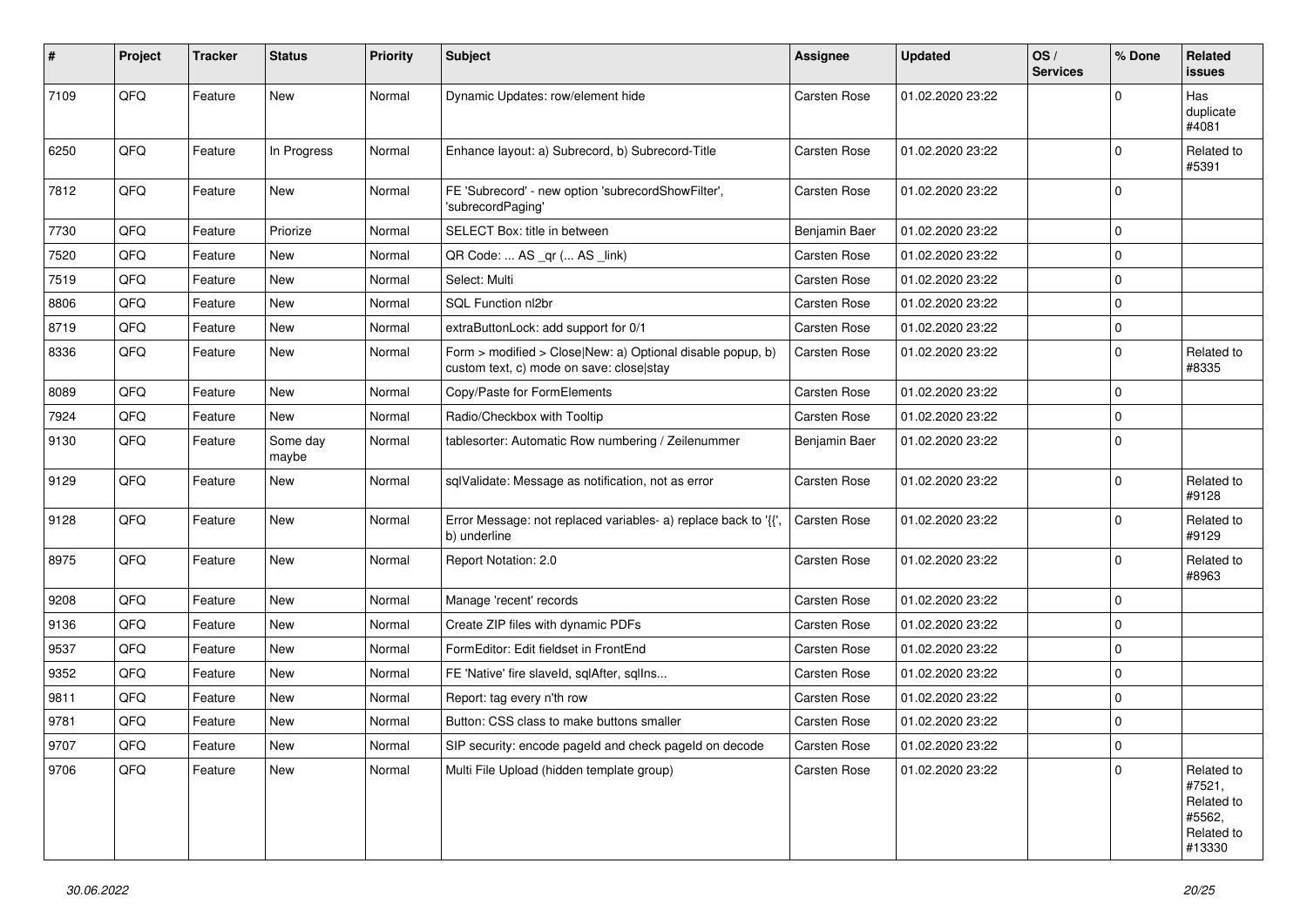| #     | Project | <b>Tracker</b> | <b>Status</b>     | <b>Priority</b> | <b>Subject</b>                                                                                        | <b>Assignee</b>     | <b>Updated</b>   | OS/<br><b>Services</b> | % Done       | Related<br>issues    |
|-------|---------|----------------|-------------------|-----------------|-------------------------------------------------------------------------------------------------------|---------------------|------------------|------------------------|--------------|----------------------|
| 10015 | QFQ     | Feature        | Priorize          | Normal          | Monospace in Textarea                                                                                 | Carsten Rose        | 03.02.2020 13:40 |                        | $\mathbf{0}$ |                      |
| 10003 | QFQ     | Feature        | Priorize          | Normal          | fieldset: stronger visualize group                                                                    | Benjamin Baer       | 12.02.2020 08:13 |                        | $\mathbf{0}$ |                      |
| 10115 | QFQ     | Feature        | <b>New</b>        | Normal          | TypeAhead: static list                                                                                | <b>Carsten Rose</b> | 26.02.2020 16:42 |                        | 100          |                      |
| 4050  | QFQ     | Feature        | <b>New</b>        | Normal          | sql.log: 1) FormElement ID which causes a specific action, 2) Carsten Rose<br>Result in the same row. |                     | 15.04.2020 11:35 |                        | $\Omega$     | Related to<br>#5458  |
| 10119 | QFQ     | Feature        | <b>New</b>        | Normal          | Dropdown (selectlist) & TypeAhead: format and catagorize list                                         | <b>Carsten Rose</b> | 07.05.2020 09:36 |                        | $\mathbf 0$  |                      |
| 10124 | QFQ     | Feature        | Feedback          | Normal          | gfg AAI-Login                                                                                         | Karin Niffeler      | 07.05.2020 09:36 |                        | $\mathbf 0$  |                      |
| 10384 | QFQ     | Feature        | New               | Normal          | Parameter Exchange QFQ Instances                                                                      |                     | 07.05.2020 09:38 |                        | $\mathbf 0$  |                      |
| 10443 | QFQ     | Feature        | In Progress       | Normal          | Konzept_api / _live                                                                                   | <b>Carsten Rose</b> | 07.05.2020 09:39 |                        | $\mathbf 0$  |                      |
| 10593 | QFQ     | Feature        | <b>New</b>        | Normal          | label2: text behind input element                                                                     | Carsten Rose        | 16.05.2020 10:57 |                        | $\mathbf 0$  |                      |
| 5345  | QFQ     | Feature        | <b>New</b>        | Normal          | Report: UPDATE / INSERT / DELETE statements should<br>trigger subqueries, depending on the result.    | Carsten Rose        | 27.05.2020 16:11 |                        | $\Omega$     |                      |
| 10005 | QFQ     | Feature        | Priorize          | Normal          | Report / special column name:  AS _calendar                                                           | <b>Carsten Rose</b> | 03.06.2020 17:28 |                        | $\mathbf 0$  |                      |
| 10738 | QFQ     | Feature        | Some day<br>maybe | Normal          | CORS headers for external API requests                                                                |                     | 10.06.2020 14:00 |                        | $\Omega$     |                      |
| 3432  | QFQ     | Feature        | New               | Normal          | subrecord: dynamicUpdate                                                                              | Carsten Rose        | 11.06.2020 21:10 |                        | $\mathbf{0}$ | Related to<br>#5691  |
| 10763 | QFQ     | Feature        | <b>New</b>        | Normal          | form accessed and submitted despite logout?                                                           |                     | 16.06.2020 11:43 |                        | $\Omega$     |                      |
| 10819 | QFQ     | Feature        | <b>New</b>        | Normal          | Persistent SIP - second try                                                                           | Carsten Rose        | 29.06.2020 23:02 |                        | $\mathbf 0$  | Related to<br>#6261  |
| 10874 | QFQ     | Feature        | <b>New</b>        | Normal          | Erstellen eines Foreign Keys in der Tabelle "FormElement"                                             |                     | 13.07.2020 10:11 |                        | $\mathbf{0}$ |                      |
| 10976 | QFQ     | Feature        | <b>New</b>        | Normal          | Excel Export Verbesserungen                                                                           | Carsten Rose        | 06.08.2020 10:56 |                        | $\mathbf 0$  |                      |
| 10996 | QFQ     | Feature        | <b>New</b>        | Normal          | Download video via sip: no seek                                                                       | Carsten Rose        | 12.08.2020 14:18 |                        | $\mathbf{0}$ |                      |
| 11080 | QFQ     | Feature        | <b>New</b>        | Normal          | Send MQTT messages                                                                                    | <b>Carsten Rose</b> | 29.08.2020 19:49 |                        | $\mathbf 0$  |                      |
| 11076 | QFQ     | Feature        | In Progress       | Normal          | SELECT  AS _websocket                                                                                 | <b>Carsten Rose</b> | 30.08.2020 17:49 |                        | $\Omega$     |                      |
| 11504 | QFQ     | Feature        | <b>New</b>        | Normal          | Dynamic Update: Button text update for 'Save',' Close' &<br>'Delete'                                  | Carsten Rose        | 12.11.2020 23:44 |                        | $\Omega$     |                      |
| 11523 | QFQ     | Feature        | <b>New</b>        | Normal          | Mit dynamic Update erkennen, ob Upload gemacht wurde                                                  | Carsten Rose        | 13.11.2020 15:07 |                        | $\mathbf{0}$ | Related to<br>#9533  |
| 11535 | QFQ     | Feature        | <b>New</b>        | Normal          | Ability to create SQL columns in frontend QFQ forms                                                   |                     | 17.11.2020 12:11 |                        | $\mathbf 0$  |                      |
| 11534 | QFQ     | Feature        | <b>New</b>        | Normal          | Report: Action on selected rows - Table batchprocessing<br>feature                                    |                     | 18.11.2020 08:15 |                        | $\mathbf 0$  |                      |
| 11716 | QFQ     | Feature        | <b>New</b>        | Normal          | Form an beliebiger Stelle im Report anzeigen                                                          |                     | 09.12.2020 09:47 |                        | $\mathbf{0}$ |                      |
| 11775 | QFQ     | Feature        | <b>New</b>        | Normal          | Subrecord Tooltip pro Feld                                                                            | Carsten Rose        | 18.12.2020 15:22 |                        | $\Omega$     | Related to<br>#11955 |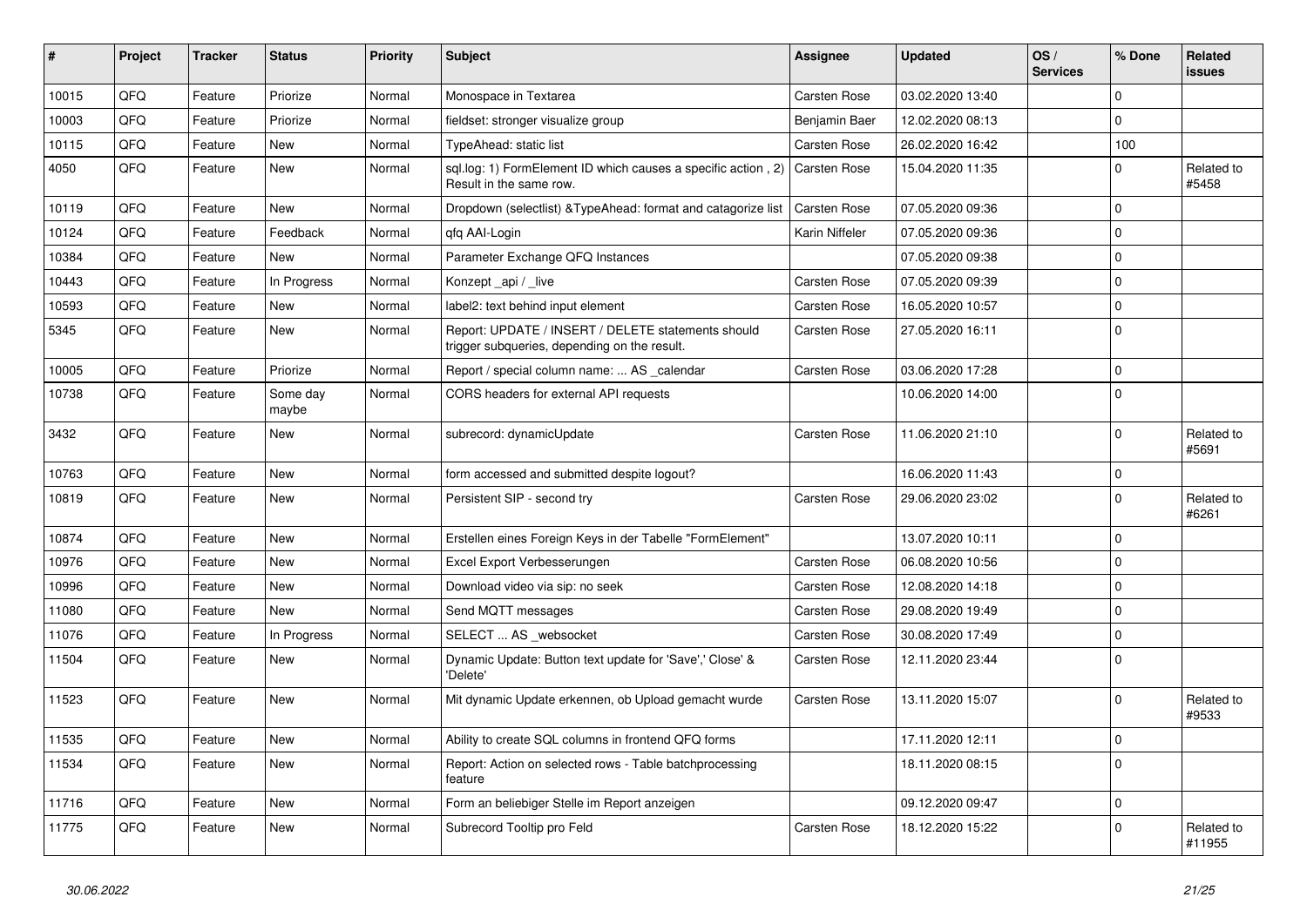| ∦     | Project        | <b>Tracker</b> | <b>Status</b>     | <b>Priority</b> | Subject                                                                                              | <b>Assignee</b>     | <b>Updated</b>   | OS/<br><b>Services</b> | % Done         | Related<br>issues         |
|-------|----------------|----------------|-------------------|-----------------|------------------------------------------------------------------------------------------------------|---------------------|------------------|------------------------|----------------|---------------------------|
| 5695  | QFQ            | Feature        | In Progress       | Normal          | Multiform                                                                                            | <b>Carsten Rose</b> | 02.01.2021 18:38 |                        | $\Omega$       |                           |
| 3880  | QFQ            | Feature        | Some day<br>maybe | Normal          | Form 'Form': anlegen einer Tabelle                                                                   |                     | 14.01.2021 10:12 |                        | $\Omega$       |                           |
| 7229  | QFQ            | Feature        | Some day<br>maybe | Normal          | New FormElement.type: Button                                                                         |                     | 01.02.2021 12:32 |                        | $\overline{0}$ |                           |
| 12023 | QFQ            | Feature        | New               | Normal          | MySQL Stored Precdure: QDECODESPECIALCHAR()                                                          | <b>Carsten Rose</b> | 16.02.2021 11:16 |                        | $\overline{0}$ | Related to<br>#12022      |
| 12038 | QFQ            | Feature        | New               | Normal          | a) STORE_VAR: filenameOnlyStripUniq, b) SP:<br>QSTRIPUNIQ()                                          |                     | 17.02.2021 23:55 |                        | $\overline{0}$ |                           |
| 12024 | QFQ            | Feature        | New               | Normal          | Excel Export: text columns by default decode<br>htmlspeciachar()                                     | <b>Carsten Rose</b> | 17.02.2021 23:55 |                        | $\overline{0}$ | Related to<br>#12022      |
| 12039 | QFQ            | Feature        | New               | Normal          | Missing htmlSpecialChar() in pre processing on form submit                                           |                     | 18.02.2021 00:09 |                        | $\overline{0}$ | Related to<br>#14320      |
| 8187  | QFQ            | Feature        | New               | Normal          | Subrecord: enable/hide new button - make new/edit/delete<br>customizeable.                           | <b>Carsten Rose</b> | 06.03.2021 18:44 |                        | $\overline{0}$ | Related to<br>#11326      |
| 3864  | QFQ            | Feature        | <b>New</b>        | Normal          | Encrypt / decrypt field                                                                              | Carsten Rose        | 08.03.2021 18:08 |                        | $\mathbf 0$    |                           |
| 12146 | QFQ            | Feature        | New               | Normal          | Autocron Job: Anzeigen wann der naechste Job ausgefuehrt<br>wird, resp das er nicht ausgefuehrt wird | Carsten Rose        | 15.03.2021 15:23 |                        | $\overline{0}$ |                           |
| 11516 | QFQ            | Feature        | New               | Normal          | Multi Page Form (Previous/Next Buttons)                                                              | <b>Carsten Rose</b> | 16.03.2021 17:52 |                        | $\mathbf 0$    |                           |
| 8217  | QFQ            | Feature        | New               | Normal          | if-elseif-else construct                                                                             | Carsten Rose        | 16.03.2021 18:41 |                        | $\Omega$       | Related to<br>#10716      |
| 10714 | QFQ            | Feature        | <b>New</b>        | Normal          | multi Table Form                                                                                     | <b>Carsten Rose</b> | 16.03.2021 18:44 |                        | $\mathbf 0$    |                           |
| 10080 | QFQ            | Feature        | New               | Normal          | Popup on 'save' / 'close': configure dialog (answer<br>yes/no/cancle/)                               | Carsten Rose        | 28.03.2021 20:52 |                        | $\Omega$       | Is duplicate<br>of #12262 |
| 12330 | QFQ            | Feature        | New               | Normal          | Copy to input field / text area / TinyMCE                                                            | <b>Carsten Rose</b> | 07.04.2021 09:01 |                        | $\overline{0}$ |                           |
| 12135 | QFQ            | Feature        | <b>New</b>        | Normal          | Subrecord: Notiz                                                                                     |                     | 24.04.2021 16:58 |                        | $\mathbf 0$    |                           |
| 7278  | QFQ            | Feature        | Some day<br>maybe | Normal          | Form: Wert vordefinieren der immer gesetzt wird                                                      |                     | 02.05.2021 09:27 |                        | $\overline{0}$ |                           |
| 12162 | QFQ            | Feature        | New               | Normal          | FE.type=sendmail: personalized mailing (several mails) via<br>template                               | <b>Carsten Rose</b> | 03.05.2021 20:45 |                        | $\overline{0}$ |                           |
| 12156 | QFQ            | Feature        | New               | Normal          | Form: Optional disable 'leave page'                                                                  |                     | 03.05.2021 20:45 |                        | $\overline{0}$ |                           |
| 12109 | QFQ            | Feature        | New               | Normal          | Donwload Link: Plain, SIP, Persistent Link, Peristent SIP -<br>new notation                          | Carsten Rose        | 03.05.2021 20:45 |                        | 0              | Related to<br>#12085      |
| 12480 | QFQ            | Feature        | New               | Normal          | If QFQ upgrade is running, block further request                                                     | Carsten Rose        | 03.05.2021 20:45 |                        | $\overline{0}$ |                           |
| 12477 | QFQ            | Feature        | New               | Normal          | Support for refactoring: Form, FormElement, diverse<br>Tabellen/Spalten, tt-content Records          | Carsten Rose        | 03.05.2021 20:45 |                        | $\overline{0}$ |                           |
| 12474 | $\mathsf{QFQ}$ | Feature        | New               | Normal          | Check BaseConfigURL if it is given and the the last char is '/'                                      | Carsten Rose        | 03.05.2021 20:45 |                        | $\overline{0}$ |                           |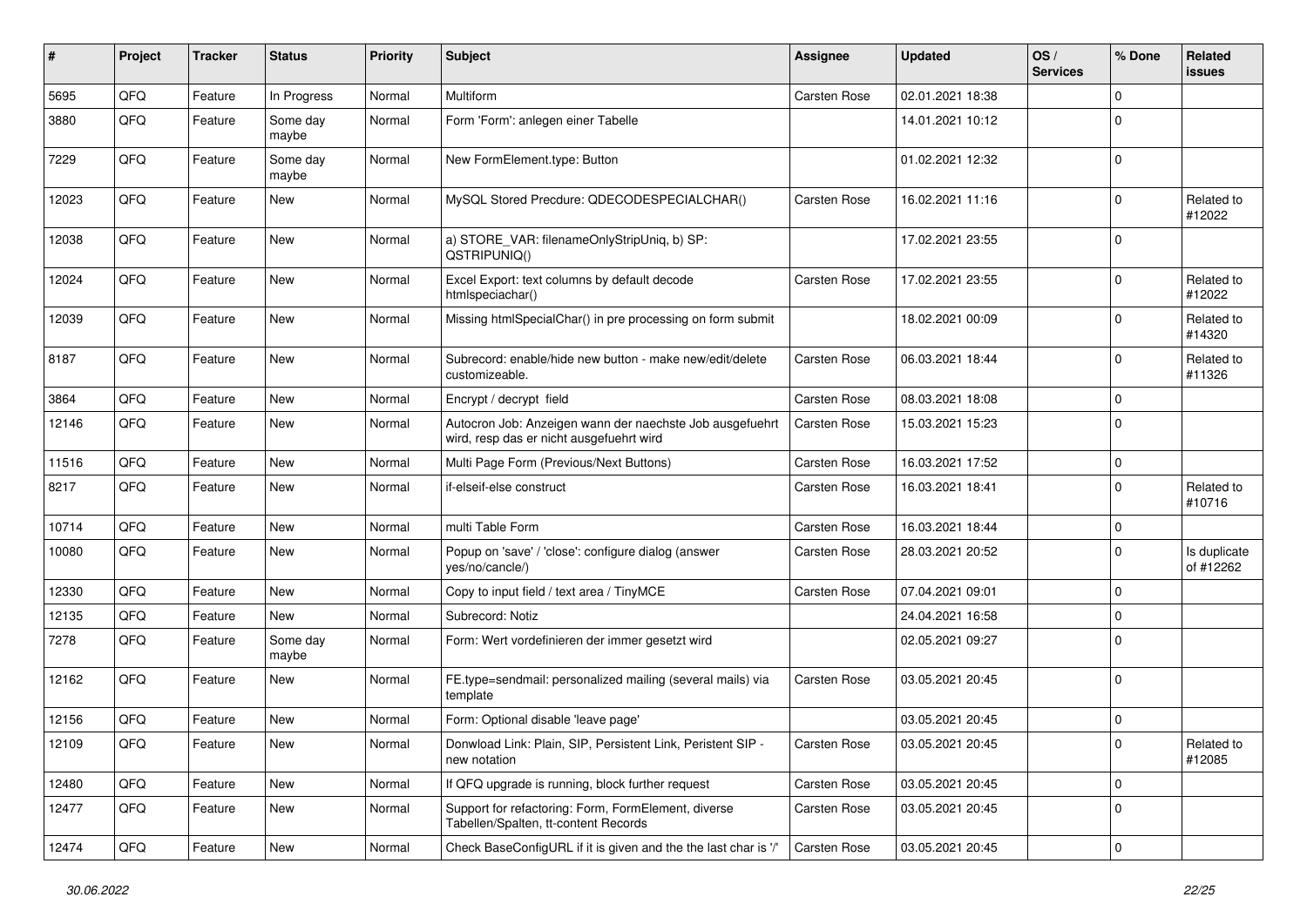| ∦     | Project | <b>Tracker</b> | <b>Status</b> | <b>Priority</b> | <b>Subject</b>                                                                                                 | <b>Assignee</b>                                        | <b>Updated</b>   | OS/<br><b>Services</b> | % Done         | Related<br><b>issues</b>                      |                      |
|-------|---------|----------------|---------------|-----------------|----------------------------------------------------------------------------------------------------------------|--------------------------------------------------------|------------------|------------------------|----------------|-----------------------------------------------|----------------------|
| 12413 | QFQ     | Feature        | <b>New</b>    | Normal          | STORE_TYPO3: enhance for {{be_users.email:T}},<br>{{fe users.email:T}}                                         | <b>Carsten Rose</b>                                    | 03.05.2021 20:45 |                        | $\overline{0}$ | Related to<br>#12412,<br>Related to<br>#10012 |                      |
| 12400 | QFQ     | Feature        | New           | Normal          | Tutorial ist in QFQ Doku, Wird in der Suche gefunden, es gibt<br>aber kein Menupunkt - Inhalt ueberpruefen     | <b>Carsten Rose</b>                                    | 03.05.2021 20:45 |                        | $\Omega$       |                                               |                      |
| 12269 | QFQ     | Feature        | <b>New</b>    | Normal          | 2FA - Login                                                                                                    | Carsten Rose                                           | 03.05.2021 20:45 |                        | $\overline{0}$ |                                               |                      |
| 11747 | QFQ     | Feature        | <b>New</b>    | Normal          | Maintenance Page with Redirect                                                                                 | Carsten Rose                                           | 03.05.2021 20:47 |                        | $\overline{0}$ | Related to<br>#11741                          |                      |
| 4194  | QFQ     | Feature        | In Progress   | Normal          | Bootstrap 4 ist jetzt offiziel                                                                                 |                                                        | 03.05.2021 20:47 |                        | $\Omega$       | Related to<br>#10114                          |                      |
| 11955 | QFQ     | Feature        | <b>New</b>    | Normal          | subrecord: new title option to set <th> attributes - e.g. to<br/>customize tablesorter options.</th>           | attributes - e.g. to<br>customize tablesorter options. | Carsten Rose     | 03.05.2021 20:47       |                | $\Omega$                                      | Related to<br>#11775 |
| 12163 | QFQ     | Feature        | <b>New</b>    | Normal          | Checkbox: table wrap                                                                                           | <b>Carsten Rose</b>                                    | 03.05.2021 20:51 |                        | $\overline{0}$ |                                               |                      |
| 12119 | QFQ     | Feature        | <b>New</b>    | Normal          | AS paged: error message missing if there ist no 'r' argument.                                                  | <b>Carsten Rose</b>                                    | 03.05.2021 20:51 |                        | $\overline{0}$ |                                               |                      |
| 10345 | QFQ     | Feature        | <b>New</b>    | Normal          | Templates - Patterns QFQ Style                                                                                 |                                                        | 03.05.2021 21:01 |                        | $\overline{0}$ | Related to<br>#10713                          |                      |
| 12465 | QFQ     | Feature        | <b>New</b>    | Normal          | QFQ Function: use in FE to fill StoreRecord                                                                    | <b>Carsten Rose</b>                                    | 05.05.2021 21:58 |                        | $\overline{0}$ |                                               |                      |
| 12504 | QFQ     | Feature        | Priorize      | Normal          | sgl.log: report fe.id                                                                                          | <b>Carsten Rose</b>                                    | 05.05.2021 22:09 |                        | $\overline{0}$ |                                               |                      |
| 12503 | QFQ     | Feature        | Priorize      | Normal          | Detect dangerous UPDATE statement with missing WHERE                                                           | <b>Carsten Rose</b>                                    | 05.05.2021 22:09 |                        | $\overline{0}$ |                                               |                      |
| 11320 | QFQ     | Feature        | Priorize      | Normal          | Typo3 Version 10 support                                                                                       | Carsten Rose                                           | 05.05.2021 22:09 |                        | $\overline{0}$ |                                               |                      |
| 9394  | QFQ     | Feature        | Priorize      | Normal          | REST: allow for non numerical ids in get requests                                                              | <b>Carsten Rose</b>                                    | 05.05.2021 22:10 |                        | $\overline{0}$ |                                               |                      |
| 8963  | QFQ     | Feature        | Priorize      | Normal          | Setting values in a store: flexible way                                                                        | <b>Carsten Rose</b>                                    | 05.05.2021 22:10 |                        | $\overline{0}$ | Related to<br>#8975                           |                      |
| 3867  | QFQ     | Feature        | Priorize      | Normal          | Readonly Formular: Template Groups add/delete ausbeldnen                                                       | <b>Carsten Rose</b>                                    | 05.05.2021 22:12 |                        | $\overline{0}$ |                                               |                      |
| 8044  | QFQ     | Feature        | Priorize      | Normal          | Transaction: a) Form, b) Report                                                                                | <b>Carsten Rose</b>                                    | 05.05.2021 22:14 |                        | $\overline{0}$ | Related to<br>#8043                           |                      |
| 9668  | QFQ     | Feature        | Priorize      | Normal          | Form.mode: rename 'hidden' to 'hide'                                                                           | Carsten Rose                                           | 05.05.2021 22:14 |                        | $\Omega$       | Related to<br>#6437                           |                      |
| 12439 | QFQ     | Feature        | In Progress   | Normal          | TinyMCE Paste from Word & Character Count/Limit                                                                | <b>Carsten Rose</b>                                    | 05.05.2021 22:15 |                        | $\overline{0}$ |                                               |                      |
| 12412 | QFQ     | Feature        | New           | Normal          | Action/Escape qualifier 'e' (empty), '0': if given, an empty<br>string (or '0') will be treated as 'not found' | Carsten Rose                                           | 08.05.2021 09:40 |                        | $\Omega$       | Related to<br>#12413.<br>Related to<br>#10012 |                      |
| 10011 | QFQ     | Feature        | Priorize      | Normal          | Offer new STORE TYPO3 Variable 'beUser', 'beEmail'                                                             | <b>Carsten Rose</b>                                    | 08.05.2021 09:51 |                        | $\overline{0}$ | Related to<br>#10012,<br>Related to<br>#12511 |                      |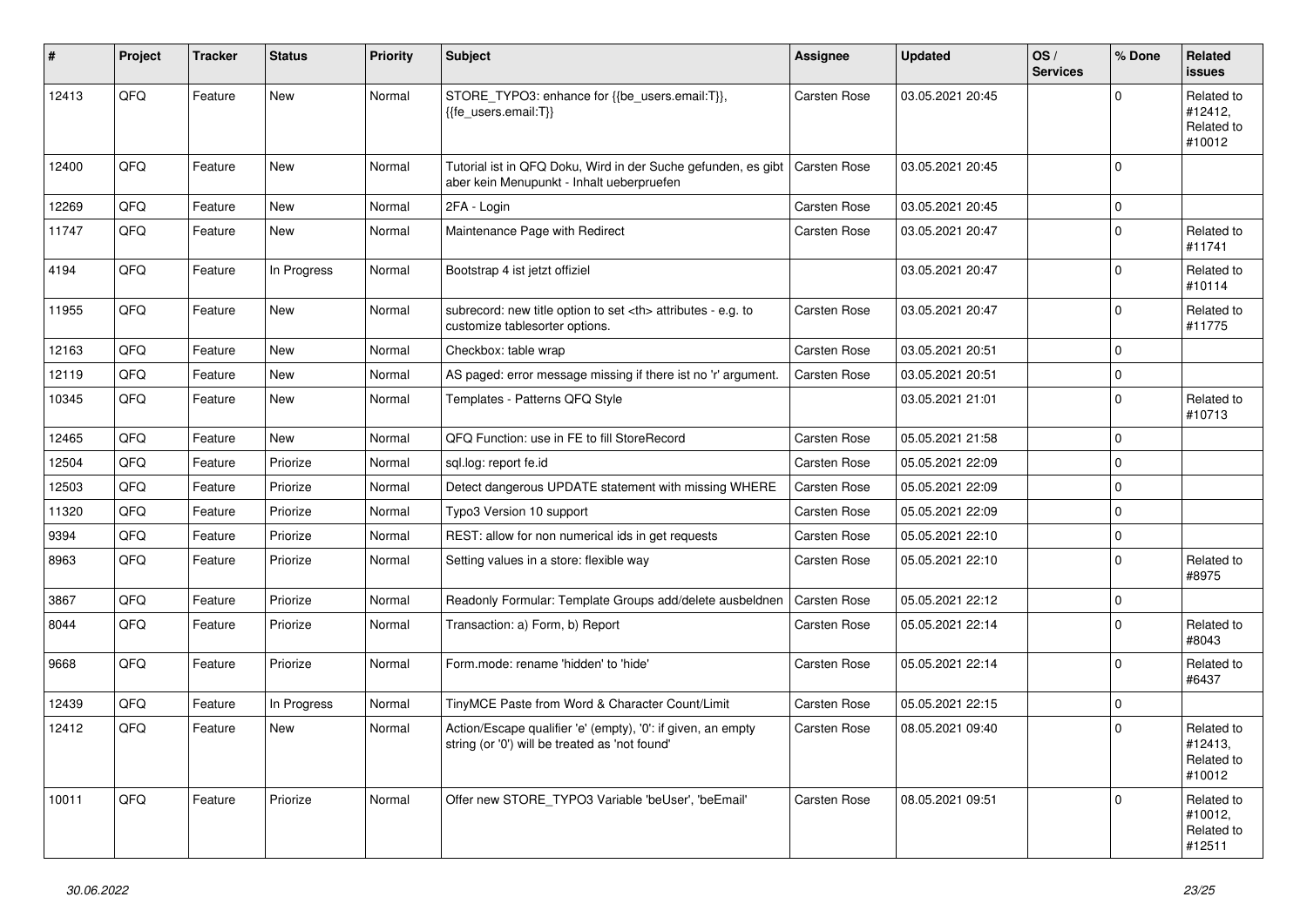| #     | <b>Project</b> | <b>Tracker</b> | <b>Status</b>     | <b>Priority</b> | <b>Subject</b>                                    | Assignee            | <b>Updated</b>   | OS/<br><b>Services</b> | % Done      | Related<br>issues                                                      |
|-------|----------------|----------------|-------------------|-----------------|---------------------------------------------------|---------------------|------------------|------------------------|-------------|------------------------------------------------------------------------|
| 10012 | QFQ            | Feature        | Priorize          | Normal          | redirectAllMailTo: {{beEmail:T}}                  | <b>Carsten Rose</b> | 08.05.2021 09:54 |                        | $\Omega$    | Related to<br>#12412,<br>Related to<br>#12413,<br>Related to<br>#10011 |
| 12632 | QFQ            | Feature        | <b>New</b>        | Normal          | TinyMCE: Prepare CSS classes for images           | <b>Carsten Rose</b> | 04.06.2021 14:35 |                        | 100         | Blocked by<br>#12186                                                   |
| 9346  | QFQ            | Feature        | Priorize          | Normal          | beforeSave: check if an upload is given           | Carsten Rose        | 11.06.2021 21:18 |                        | $\mathbf 0$ |                                                                        |
| 9348  | QFQ            | Feature        | <b>New</b>        | Normal          | defaultThumbnailSize: pre render thumbnails       | <b>Carsten Rose</b> | 12.06.2021 09:05 |                        | 0           |                                                                        |
| 6723  | QFQ            | Feature        | <b>New</b>        | Normal          | Report QFQ Installation and Version               | <b>Carsten Rose</b> | 12.06.2021 09:07 |                        | $\mathbf 0$ |                                                                        |
| 6261  | QFQ            | Feature        | <b>New</b>        | Normal          | Persistent SIP                                    | Carsten Rose        | 12.06.2021 09:07 |                        | $\Omega$    | Related to<br>#10819                                                   |
| 11460 | QFQ            | Feature        | <b>New</b>        | Normal          | Easier creation of changelog: gitchangelog        | Carsten Rose        | 12.06.2021 10:20 |                        | 0           | Related to<br>#13467                                                   |
| 12679 | QFQ            | Feature        | <b>New</b>        | Normal          | tablesorter: custom column width                  | <b>Carsten Rose</b> | 16.06.2021 11:10 |                        | $\mathbf 0$ |                                                                        |
| 4445  | QFQ            | Feature        | Some day<br>maybe | Normal          | template group: Option to simulate fieldset       |                     | 28.06.2021 14:11 |                        | $\Omega$    |                                                                        |
| 10793 | QFQ            | Feature        | In Progress       | Normal          | Update NPM Packages                               | Carsten Rose        | 07.09.2021 13:25 |                        | $30\,$      |                                                                        |
| 11980 | QFQ            | Feature        | In Progress       | Normal          | protected verzeichnis MUSS geschützt werden       | <b>Carsten Rose</b> | 07.09.2021 13:30 |                        | $\mathbf 0$ |                                                                        |
| 11036 | QFQ            | Feature        | Some day<br>maybe | Normal          | inline report editor permissions                  | <b>Carsten Rose</b> | 16.09.2021 15:09 |                        | $\mathbf 0$ | Related to<br>#11323                                                   |
| 10745 | QFQ            | Feature        | Some day<br>maybe | Normal          | <b>Tablesorter Excel Export</b>                   | <b>Carsten Rose</b> | 16.09.2021 15:09 |                        | $\Omega$    |                                                                        |
| 10116 | QFQ            | Feature        | Some day<br>maybe | Normal          | TypeAhead: Tag - show inside 'input' element      | Carsten Rose        | 16.09.2021 15:09 |                        | $\mathbf 0$ |                                                                        |
| 7453  | QFQ            | Feature        | Some day<br>maybe | Normal          | import / export forms QFQ                         | <b>Carsten Rose</b> | 16.09.2021 15:10 |                        | $\Omega$    |                                                                        |
| 7452  | QFQ            | Feature        | Some day<br>maybe | Normal          | automate deployment new QFQ version               | <b>Carsten Rose</b> | 16.09.2021 15:10 |                        | $\mathbf 0$ |                                                                        |
| 10095 | QFQ            | Feature        | Some day<br>maybe | Normal          | Generic Gitlab Integration into QFQ               | Carsten Rose        | 16.09.2021 15:10 |                        | $\Omega$    |                                                                        |
| 8586  | QFQ            | Feature        | Some day<br>maybe | Normal          | QFQ: Enhance Error message for 'record not found' | <b>Carsten Rose</b> | 16.09.2021 15:10 |                        | $\mathbf 0$ |                                                                        |
| 8520  | QFQ            | Feature        | Some day<br>maybe | Normal          | Bring QFQ to Composer                             | <b>Carsten Rose</b> | 16.09.2021 15:10 |                        | $\Omega$    |                                                                        |
| 8101  | QFQ            | Feature        | Some day<br>maybe | Normal          | Password hash: support further hashing methods    | Carsten Rose        | 16.09.2021 15:10 |                        | $\Omega$    |                                                                        |